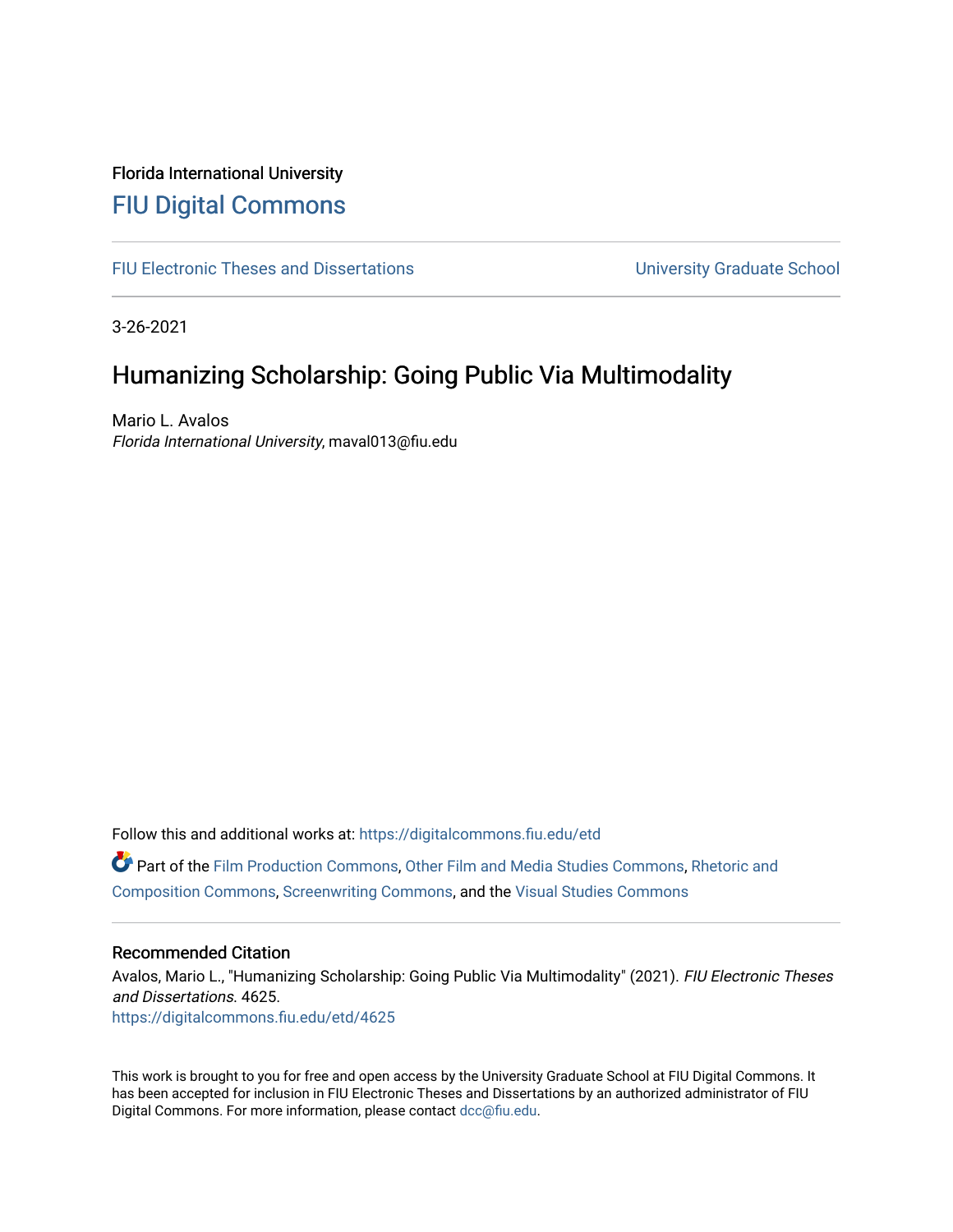# FLORIDA INTERNATIONAL UNIVERSITY

Miami, Florida

# HUMANIZING SCHOLARSHIP: GOING PUBLIC VIA MULTIMODALITY

A thesis submitted in partial fulfillment of

the requirements for the degree of

# MASTER OF ARTS

in

# ENGLISH

by

Mario L. Avalos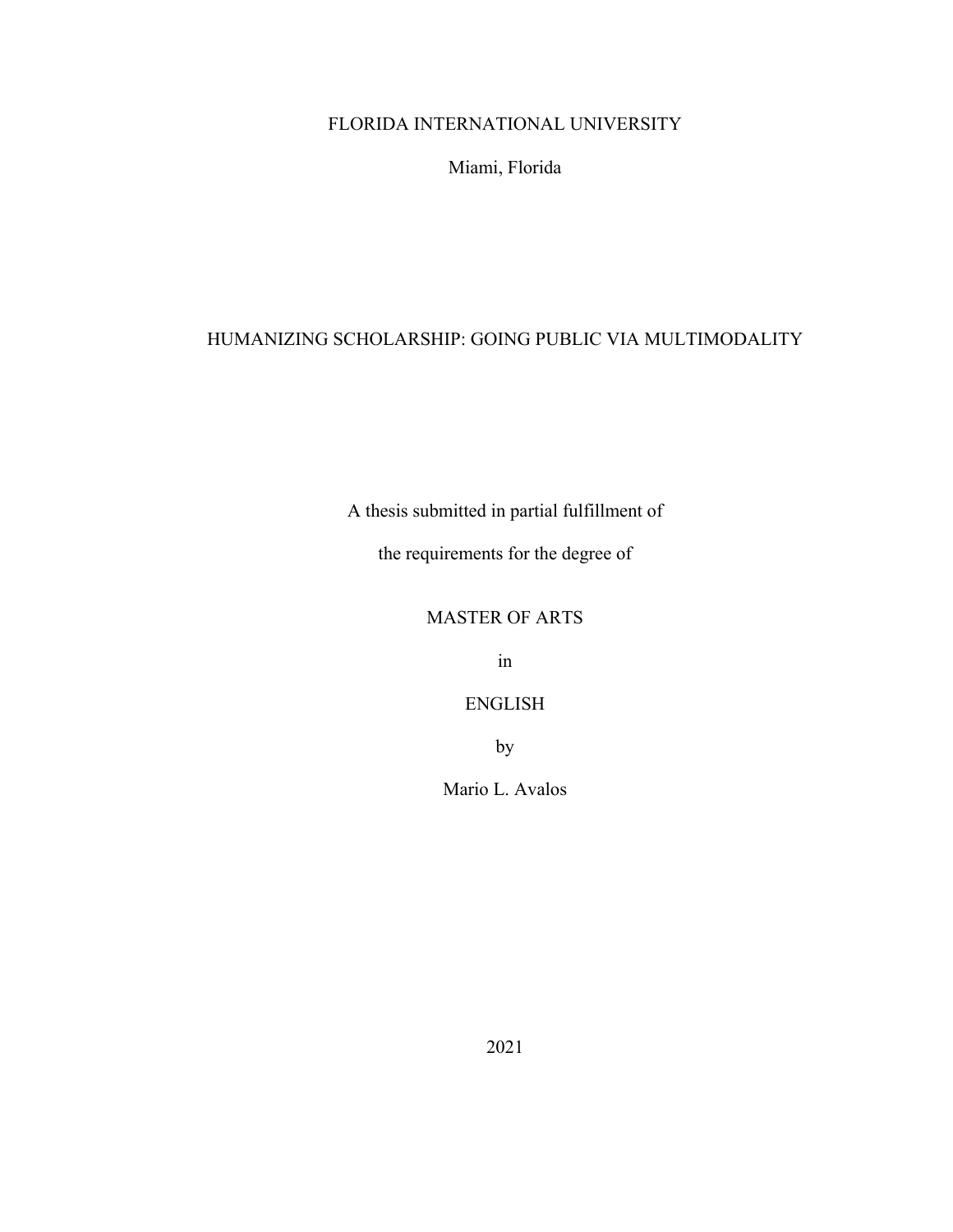To: Dean Michael Heithaus College of Arts, Sciences and Education

This thesis, written by Mario L. Avalos, and entitled Humanizing Scholarship: Going Public Via Multimodality, having been approved in respect to style and intellectual content, is referred to you for judgment.

We have read this thesis and recommend that it be approved.

Phillip M. Carter

Andrew Strycharski, Co-Major Professor

 $\mathcal{L}_\text{max}$  and  $\mathcal{L}_\text{max}$  and  $\mathcal{L}_\text{max}$  and  $\mathcal{L}_\text{max}$ 

Vanessa K. Sohan, Co-Major Professor

 $\mathcal{L}_\text{max}$  and  $\mathcal{L}_\text{max}$  and  $\mathcal{L}_\text{max}$  and  $\mathcal{L}_\text{max}$ 

Date of Defense: March 26, 2021

The thesis of Mario L. Avalos is approved.

Dean Michael R. Heithaus College of Arts, Sciences and Education

 $\mathcal{L}_\text{max}$  and  $\mathcal{L}_\text{max}$  and  $\mathcal{L}_\text{max}$  and  $\mathcal{L}_\text{max}$ 

Andrés G. Gil Vice President for Research and Economic Development and Dean of the University Graduate School

Florida International University, 2021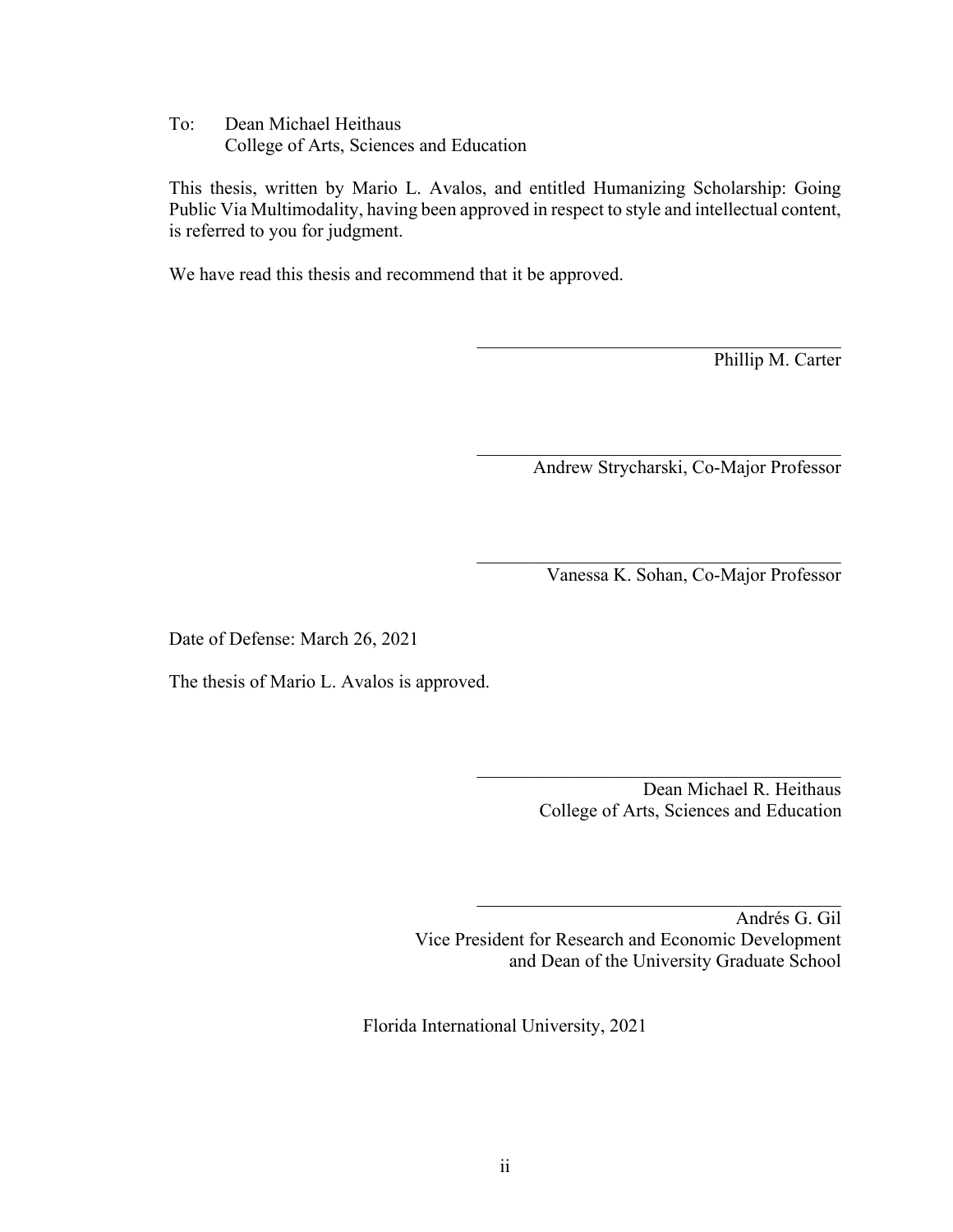## DEDICATION

I dedicate this thesis to my parents—especially my mother, mi mama: Elisinda Avalos. How can I not? Mom, your support in all of my endeavors throughout my life, I hope you know, has meant everything to me. You have been there for every step of the way and I hope that this new milestone in my life makes you proud—it is as much your success as it is mine. Te quiero muchísimo.

I also dedicate this thesis to Luisa Suarez. Without you, The Adjunct does not get made. Plain and simple. Despite your reservations, you took the role by the horns and came through for me big at a time when I was beginning to crumble. I can't imagine getting through the last year and navigating this pandemic without you. You inspire me every day to be a little bit better.

Last, but most certainly not least, I dedicate this thesis to my Tuesday night crew: The incomparable Jananias. Steph, Jannell, Maria, you are my biggest support group and I am not so sure I would have made it through the stresses and hardships of graduate school and teaching without those Tuesday night talks and treats to look forward to. You are all so very special to me.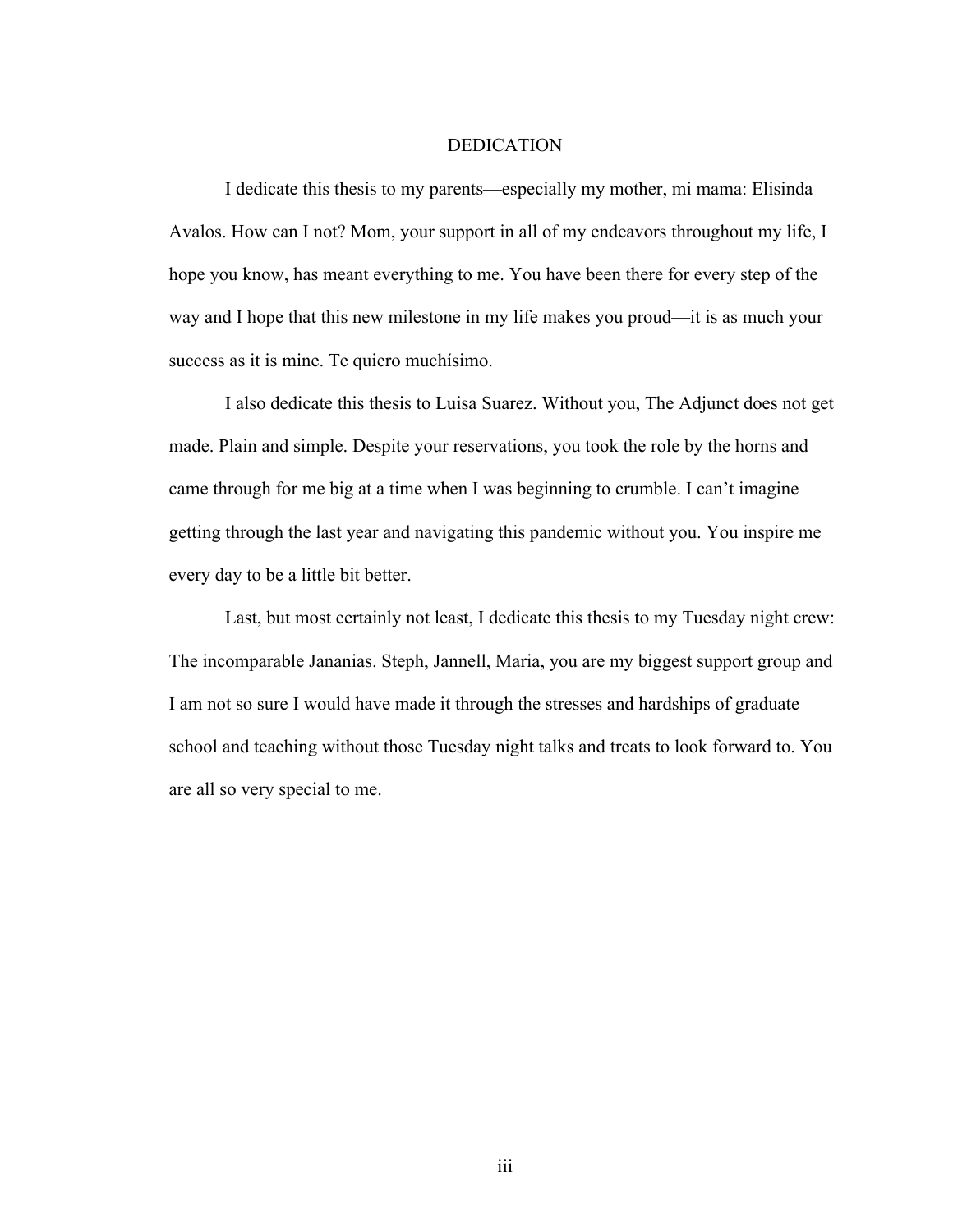### ACKNOWLEDGMENTS

I would like to express my deepest and most sincere appreciation to my committee chair, Dr. Vanessa Sohan, for being with me since my first semester of graduate school and giving me the foundational readings on multimodality that would let me think about rhetoric and film/filmmaking in new and connected ways.

I would like to also thank Dr. Andrew Strycharski, for believing in me since my undergraduate years and for sharing his knowledge and love for cinema with me. Andy, you are my greatest mentor and forever my friend.

I also want to thank Dr. Phillip Carter for being on my committee. The work you do within the humanities is exactly the kind of important public-facing work I think more and more scholars should strive to do and it is nothing short of inspiring.

Thank you to my Center for Excellence in Writing family. Glenn, Charles, Xuan, Paula—and the many coworkers turned best friends I am lucky to have met over the years. Your long-standing support has always meant the world to me and I owe each of you more than I can express. The CEW is and always will be a second home to me.

Of course, thank you to everyone who helped me throughout this process. Filmmaking is a beautifully collaborative experience and I could not have gotten this thing done without the help of my amazing friends. Thank you, Rick, George, Stephanie, Jannell, Ibarra, Roxane. And a particularly big thank you to both The Adjunct star, Luisa, for the long hours put in to getting the right shot and—making her on-camera debut at the young age of 60—my mother, Elisinda Avalos. Thank you all for everything from holding up boom mics and lights to bringing these characters to life in front of the camera. I would be lucky to work with you all again. Let's make something happen.

iv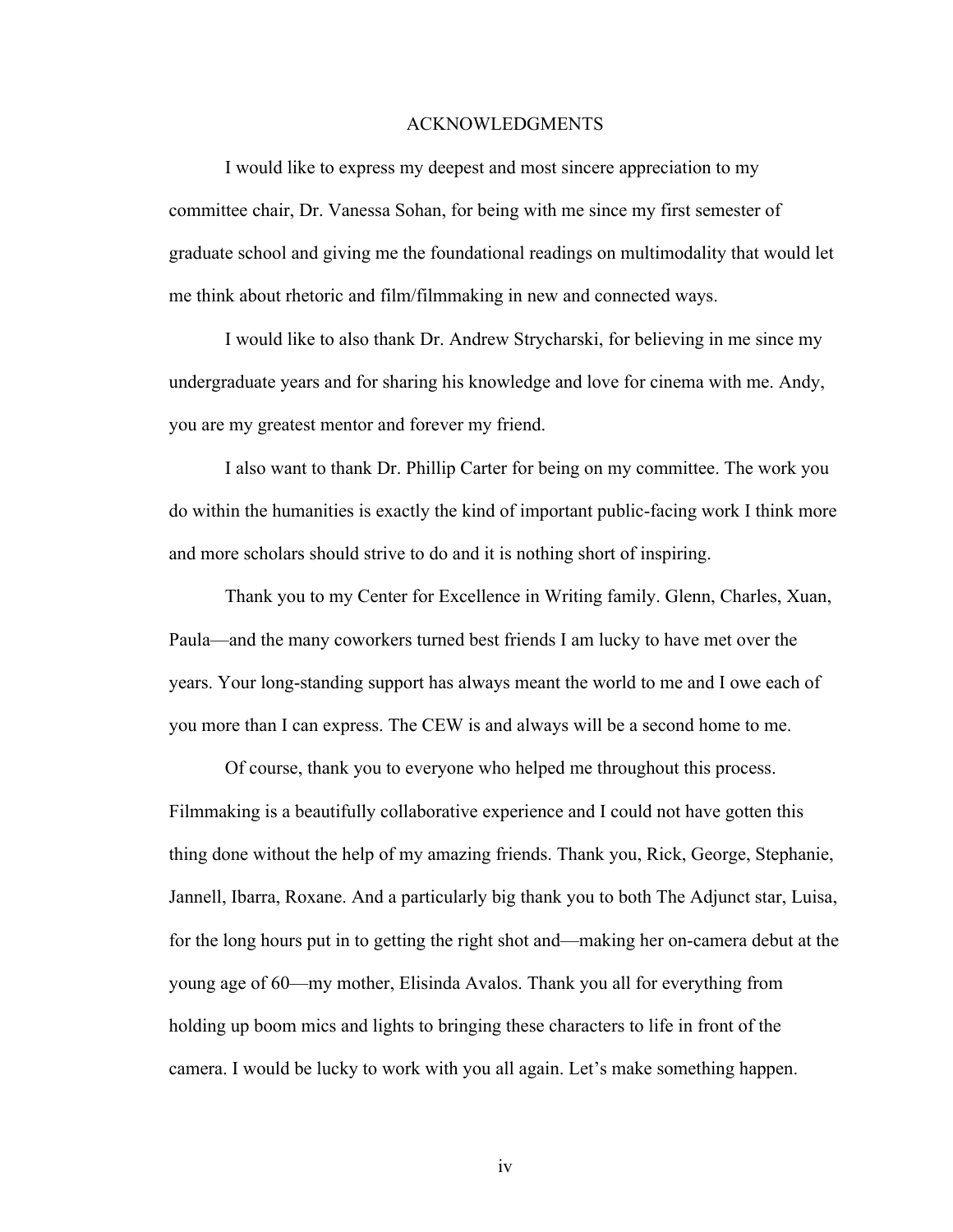### ABSTRACT OF THE THESIS

# HUMANIZING SCHOLARSHIP: GOING PUBLIC VIA MULTIMODALITY

by

Mario L. Avalos

Florida International University, 2021

Miami, Florida

Professor Vanessa K. Sohan, Co-Major Professor Professor Andrew Strycharski, Co-Major Professor

"Humanizing Scholarship" offers a look into the ways that multimodality can be used to make the scholarly conversations had within the academy more accessible to members of the public. This thesis acknowledges and echoes the responsibility academics have to bridging the gap between their research and the people who so often serve as the basis for the ethnographic work being done in academia. My project does two things: First, it brings together some of the conversations surrounding multimodality and public scholarship. Second, it offers some first-hand models of multimodal compositions—the short films Don Armando and The Adjunct, and the screenplay for Huevos Revueltos which attempt to translate academic conversations through a narrative lens offered by the mediums of screenplays and short films. It is my hope that these models can help future scholars see the value in multimodality and the critical humanizing factor it can offer their research.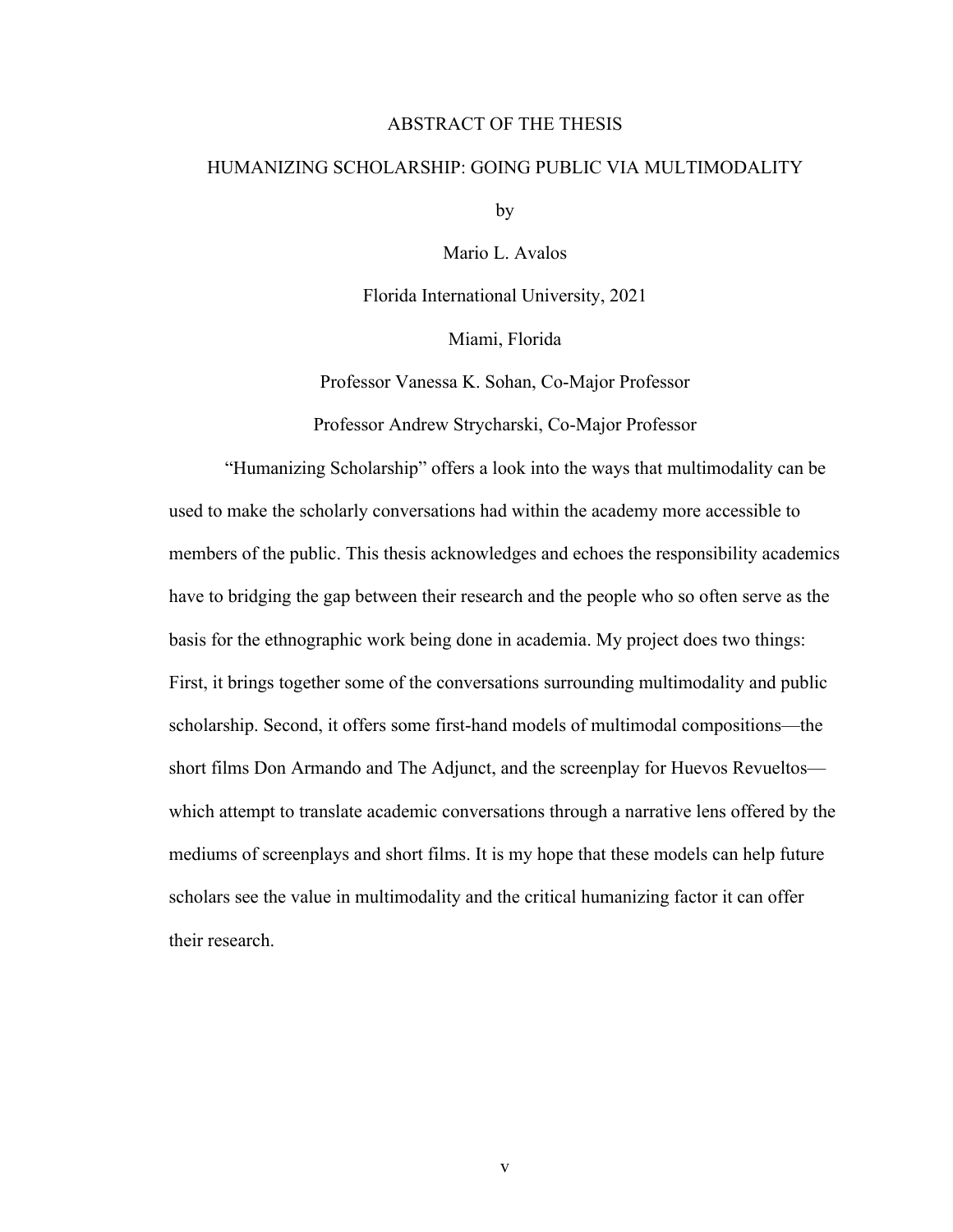# TABLE OF CONTENTS

| <b>SECTION</b>                                                     | PAGE |
|--------------------------------------------------------------------|------|
|                                                                    |      |
|                                                                    |      |
|                                                                    |      |
|                                                                    |      |
| Don Armando: Literacy Narratives and Using the Reflective Voice 12 |      |
|                                                                    |      |
|                                                                    |      |
|                                                                    |      |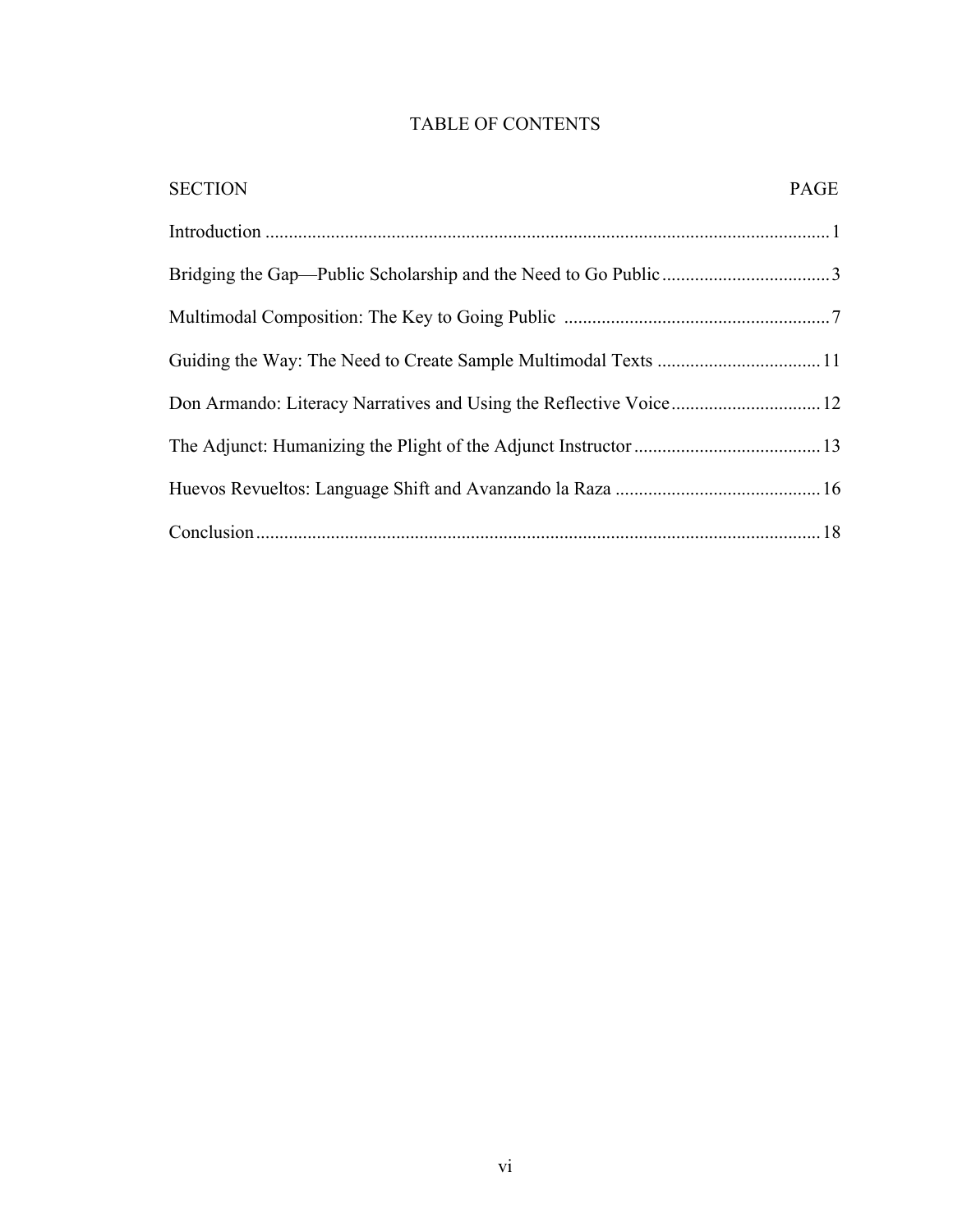## **Introduction**

Multimodality is an approach to composition wherein a composer brings together multiple literacies and methods by which meaning can be created in a particular situation. Multimodality can be broken down into its two root words of "multiple" and "mode." More specifically, multimodality is a means of composing texts that is embracing of the different means or modes by which people can communicate ideas and convey meaning, which can range from linguistic to aural to visual to gestural or spatial modes (Ball  $\&$ Charlton 42). When discussing multimodality and multimodal compositions, the term "modes" refers specifically to the varied ways by which meaning can be created and delivered, which includes words, sounds, images, and even movements. More specific examples include films, photographs, podcasts, interpretive dances, zines—the list goes on. However, as far back as I can remember, I have long associated and considered a successful career in academia to be largely defined by the number of textual publications someone has been able to pump out throughout their time working and doing research in a particular field of study. Producing and eventually publishing well-founded and wellresearched articles, chapters, or entire books require very specific and long-standing academic competencies and literacies. Academics build their careers off of these traditionally written texts because that is the expectation of what academic work is and looks like. Lost in these conventions are the many alternatives to the traditional and formal notions of an academic text (books, chapters, articles) and young scholars often feel the need to adhere to these practices in their efforts to be recognized or known in their fields of interest (Shipka, *Transmodality in/and Processes of Making* 251).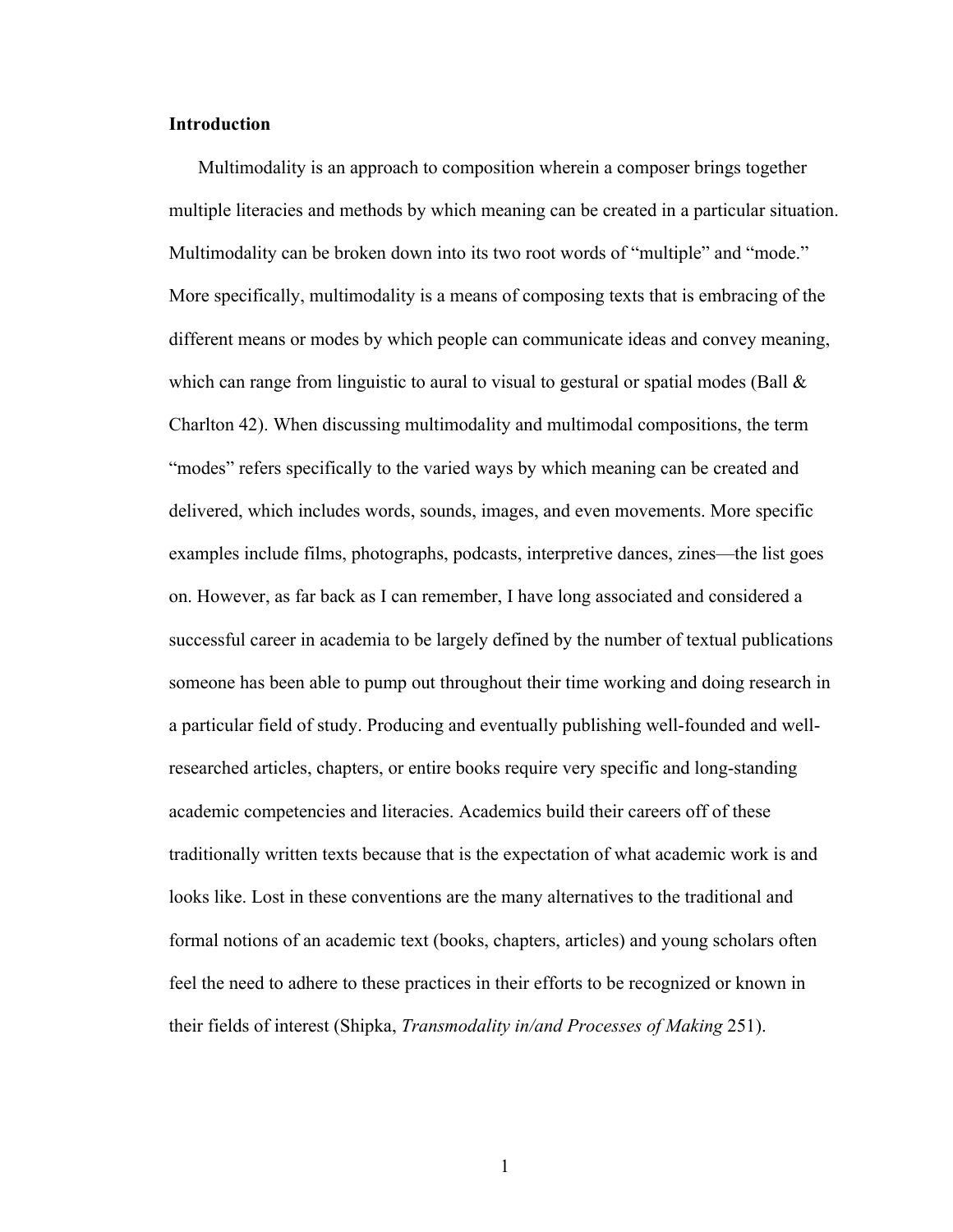Sadly, I find that little mind is paid to the different ways some scholars compose and engage in the creation and sharing of knowledge. Of course, a professor with over a dozen published manuscripts or articles has put in a lifetime of work and deserves their earned recognition. But what about scholars who also host educative podcasts (look up the Politics and Polls podcast by Princeton University) or creates videos (see Michel van Biezen's YouTube page) to facilitate the passing of knowledge to eager minds? Much of what I aspire to do with my research on multimodality involves championing for multimodal compositions to become a more commonplace—if not *the* standard—practice in scholarly contexts because I feel academia presently does not take into account or really even value the many ways people *compose* in this 21<sup>st</sup> century world. Taking into account my own interests in screenwriting and the filmmaking process, a large part of my thesis work features my own sample texts to serve as examples for future students to engage with as they consider how they can incorporate multimodality and perhaps even narrative-driven stories to humanize their research topics of interest. I offer up an assortment of short films and screenplays that I made with the intent of exploring academic conversations of great personal interest to me and crafting what I hope are compelling narratives around these conversations and concepts.

There seems like no better time for me to make this push because something has been made clear in the last year, a period marked by people fighting for social justice on many different fronts. I have spent the last year looking on at the efforts from people to not only seek out resources and knowledge in whatever way or shape they can find it, but I have witnessed some of my very own peers use their learned skills to share knowledge on social media sites in an effort to make more accessible anything ranging from hidden or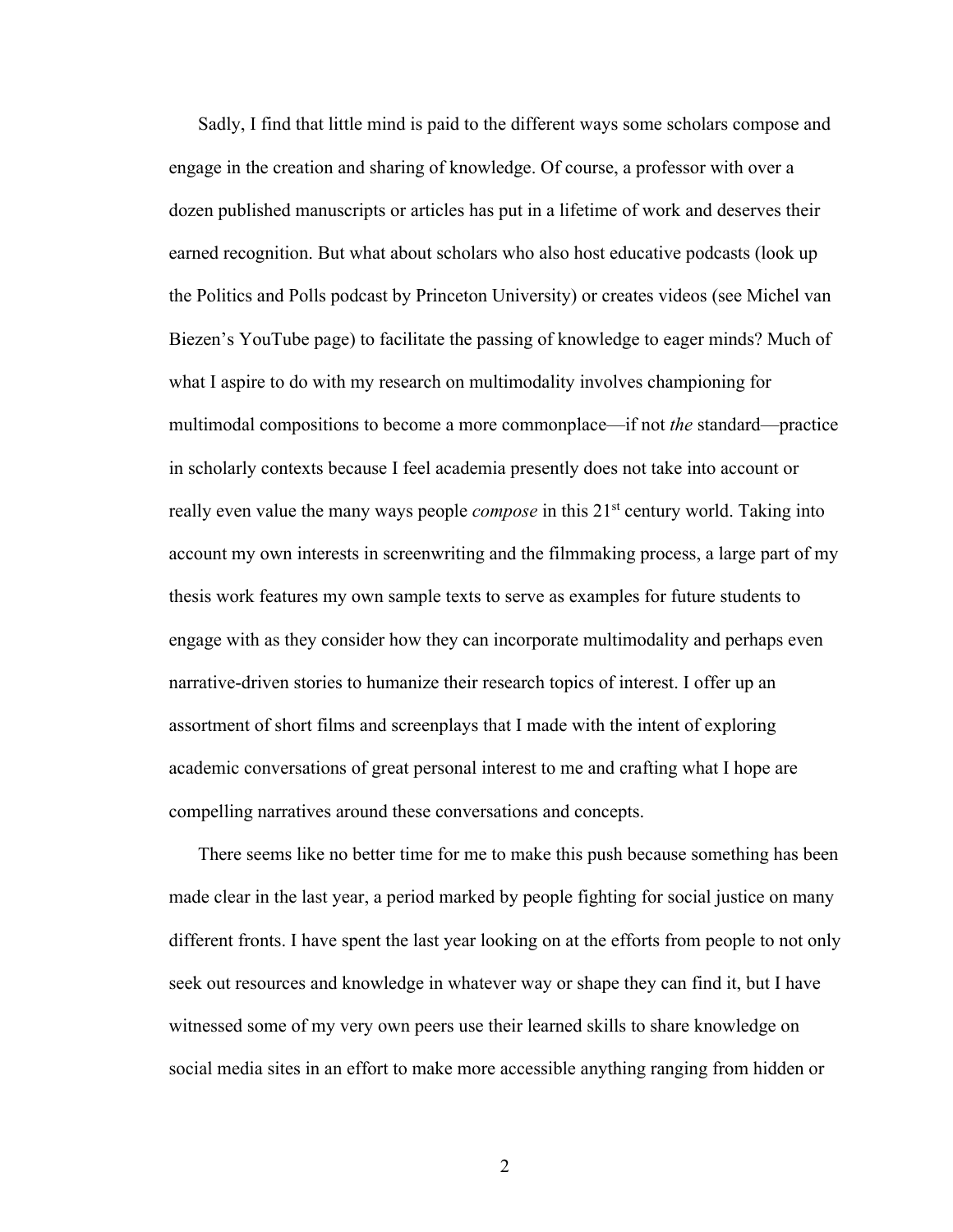lesser-known histories, specific and often multicultural terms, as well as relevant studies related to topics ranging from anti-racism to redlining to gender identity. This often paywalled information being shared by younger academics through social media is not always simply accessible to members of the public off of a Google search, but often held behind the "bubble" surrounding discipline-specific academic studies and the conversations that take place inside classrooms which fail to always make their way outside of it. I want to help pierce that bubble so that people outside of the academy—the public— those with an earnest passion to learn more and contribute to the many ongoing conversations happening in the academy to be able to do just that through their engagement with more accessible scholarly work. Whether it is through the use of short films, podcasts, or paintings—just to touch on a small sample size of the potential modes in which people can compose and contribute to academic conversations—I believe that we all can only tremendously benefit by espousing multimodality to assimilate scholarly discourse into public mainstream culture (especially through popular modes such as memes, films, Tik Toks, etc).

### **Bridging the Gap—Public Scholarship and the Need to Go Public**

Most of my peers and colleagues love engaging in a good and honest conversation around a topic of mutual interest. It just makes sense to share our own understandings of a particular topic with a willing audience and beyond that, to connect others with resources that they can then use to inform themselves more on a particular topic. These exchanges occur in casual settings like a workplace breakroom or coffee shops, but they also occur in other public forums such as curated discussion-centered events and on social media sites. Although he largely focuses on literacy and literacy-related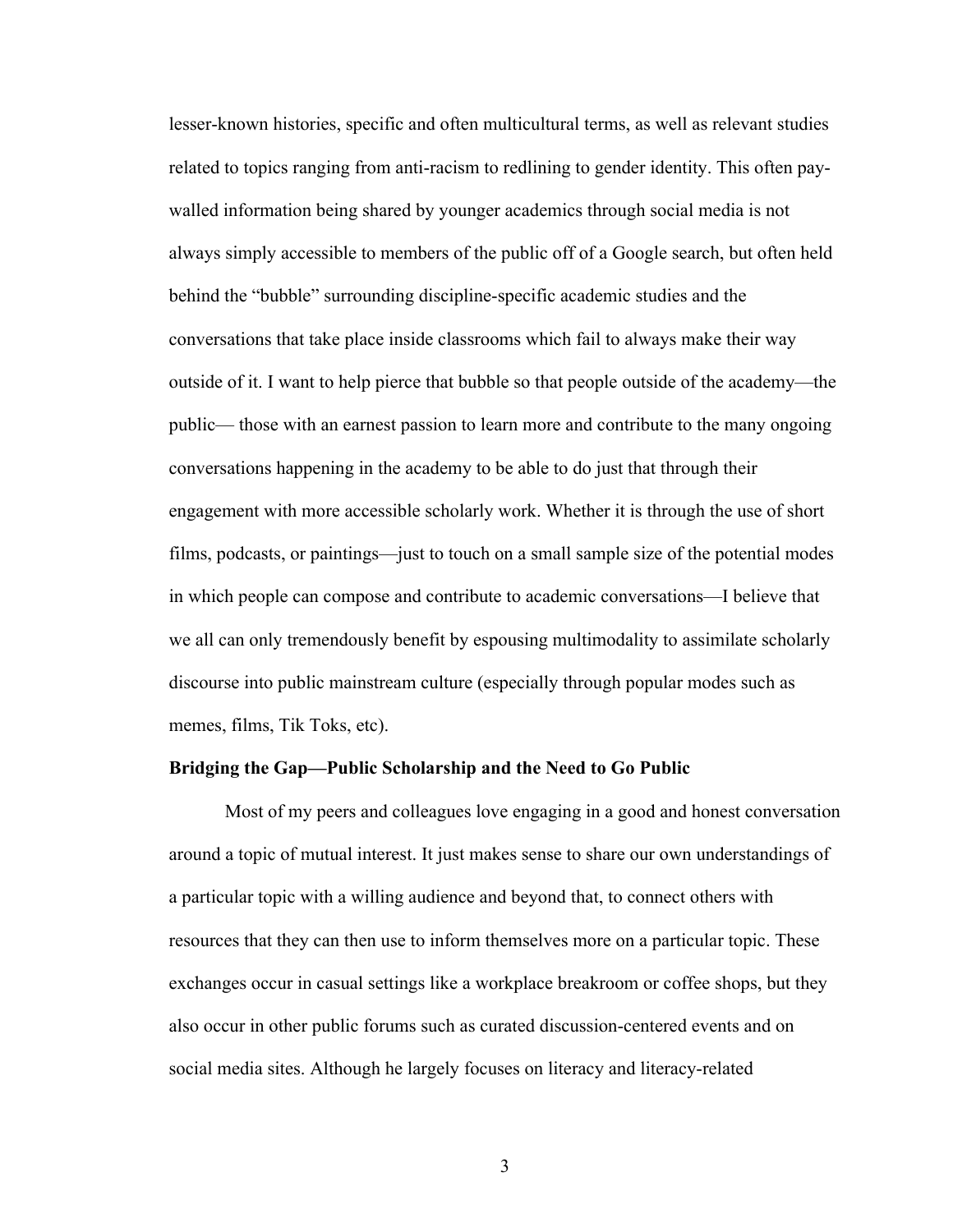knowledge, Peter Mortensen argues in his piece "Going Public" that academics who believe their work can have a positive change on society *must* acknowledge their obligation to share that work "in the most expansive, inclusive forums possible" (182). Though he does go on to say that the task of going public is much easier said than done, claiming that academics in composition have little "intellectual energy" left at the end of the day, the efforts have to be made if academics are to honor their duty to serve the members of the public and communities they inhabit.

This is not to say this kind of work is not being done, but there need to be more of these concerted efforts to reaching the public. At our own Florida International University, the Center for the Humanities in an Urban Environment—led by its director, Dr. Phillip Carter—regularly organizes and curates public events that engage the local community and beyond—through the use of livestreaming tools on social media sites in scholarly conversations on topics ranging from the term "Latinx" to racism in American sports to fake news and media literacy. While Mortensen mulled the obligations academics held as keepers of knowledge in society, art historian Laura M. Holzman offers an approach to uphold these obligations in her 2019 article "Isn't It Time for Art History to Go Public?" where she notes that public scholarship offers academics a way to connect their vast pools of academic knowledge with community knowledge. While she focuses on public scholarship in relation to Art History in particular, many of Holzman's claims are unsurprisingly applicable to other fields of study. Holzman says, "It [public scholarship] is a way to honor social knowledge. It is a way to share expertise, so that more people have access to reliable information" (2). University professors, after all, already go to great lengths to instill in their students a sense of information literacy,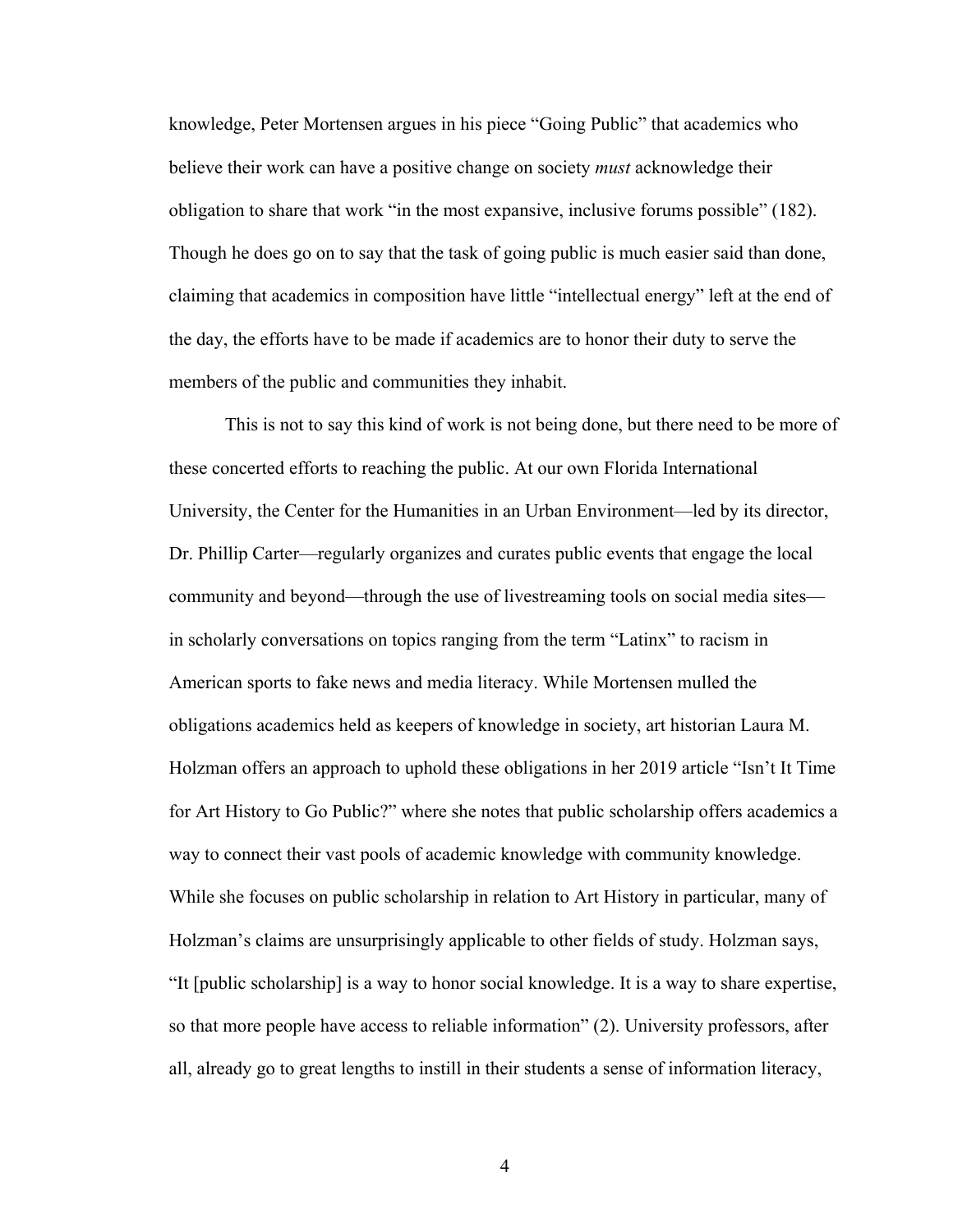but these considerations should extend to the members of the public, a demographic which, arguably, could stand to gain so much more from these acts of public scholarship. To be clear, when I refer to members of the public, I refer to anyone whose livelihood does not revolve around the academy, and these individuals do not necessarily need to have any overlap in terms of educational backgrounds or careers.

Honoring and advancing social knowledge—that is, knowledge pertaining to members of the public—serves as a way to support and demonstrate the ways institutes of higher education such as universities and museums are able to help increase the numbers of people who can use scholarly tools and findings on their own and consequently leverage those findings in ways that help these informed members of the public advocate for the issues they actually care about. For instance, in the case of my former boss and mentor, Dr. Glenn Hutchinson, I have personally aided Glenn in helping a community of Hispanics in the Little Havana neighborhood seeking to gain citizenship in the United States by working with them on preparing for the test and honing their skills in English. Dr. Hutchinson, too, has worked in local prisons to teach prisoners playwriting in an effort to allow them to have a means to express themselves. Mortensen, too, speaks about the duty academics have to their communities, which he notes are "likely much larger and more complex than the institutional ones in which we work" (195).

Attention should be paid to the ways in which scholars distribute their research. Mortensen claims that many academics are fully capable of sharing disciplinary knowledge with local audiences but have often done so in unengaging and inaccessible ways. Michael Warner argues that the "public" has something of an "ongoing life." (qtd. in Rivers & Weber 189). That is, a scholar invested in public discourse and scholarship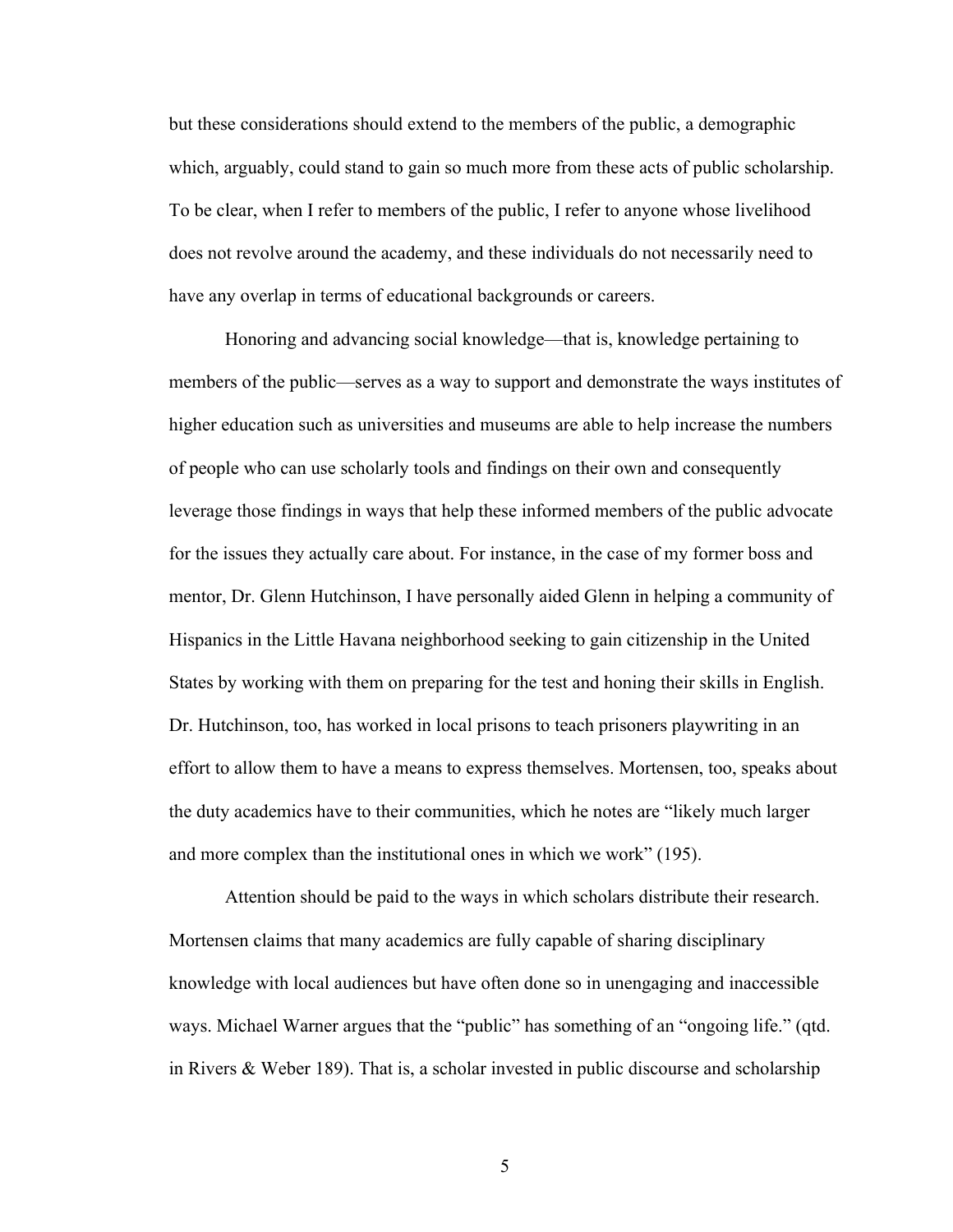would not simply engage with the public once and call it a day. No, Warner points to an important factor in the equation: circulation. He claims that it is the way in which different texts circulate and eventually become the basis for further representations or inquiries which really demonstrates that "publics have activity and duration." In a sense, these publics have a life to them, something Paula Mathieu and Diana George touch on in "Not Going It Alone: Public Writing, Independent Media, and the Circulation of Homeless Advocacy."

A lot of the work done in the academy has high stakes implications for different subsets of people and research can sometimes be driven by a desire to positively impact lives, but this cannot be done by talking to the same people in our respective departments. Mathieu and George offer up a few real-world cases in Atlanta, Boston, and even São Paolo, Brazil, where smaller groups of activists successfully went about collaborating with other local groups in circulating public writing-centered campaigns that advocated for homeless populations in these cities. Mathieu and George stress how these instances of success around a particular social cause are achieved through "networks of relationships, in alliances between those in power and those without, through moments of serendipity" (142). Mathieu and George also circle back to this idea about the circulation of a social cause or a relevant topic of discussion.

Societal change and social justice reform are not brought on by a single act of composition, but rather by a combination of how a particular text is circulated in the world, whether or not it fosters any conversation, whether it creates pressure, and whether it is successful in finding unexpected allies. To that end, we must acknowledge that the work being done in academic communities often fails to breach public mainstream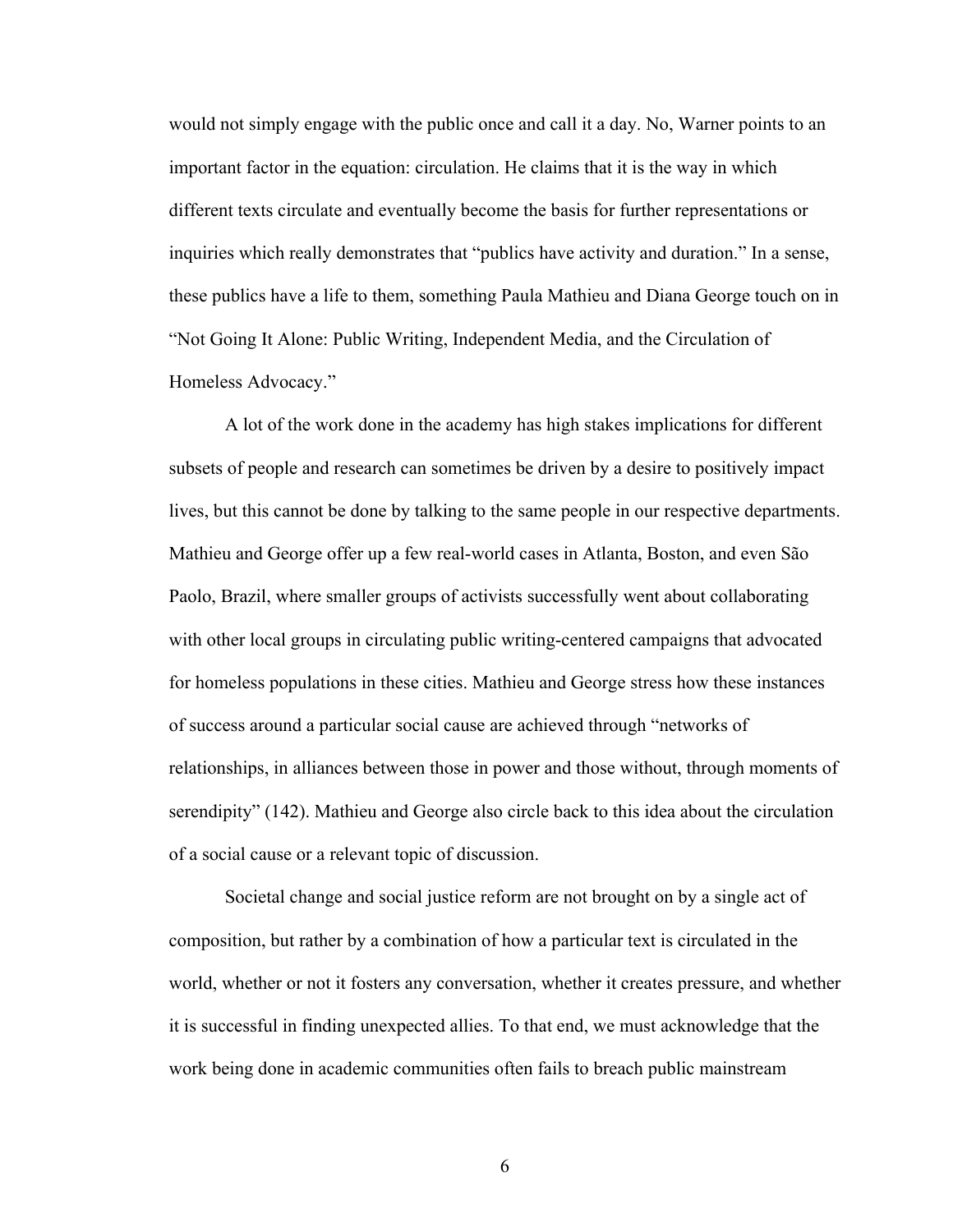discourse when it is relegated and contained to scholarly journals and databases even the average student might have trouble navigating. As composers of knowledge and scholarly work that have the potential to enact societal change, we should do our part to remember Mortensen's plea that academics *must* acknowledge their obligation to share their work by owning up to the reality that the current modes in which scholarship is currently published do not always take on a life or circulation outside of the specific discourse communities they are written in. In my own scholarship, I use the medium of film to fulfill this obligation and engage the public in ways that integrate the humanizing capabilities of narrative filmmaking with academic fields of inquiry.

### **Multimodal Composition: The Key to Going Public**

Multimodality is seeing some increased attention in the composition classroom and beyond. It is growing ever more difficult to deny the importance of embracing these multimodal approaches to composing that not only offer students freedom to explore and use their own creative literacies and competencies, but also offer students a means to use their voice and language in new and exciting ways in academic contexts. In order for public scholarship to evolve and facilitate a stronger sense of "communicational or compositional fluency" there need to be tangible changes in both disposition and practice—something multimodality is well equipped to offer academics (Shipka, *Transmodality in/and Processes of Making* 252). In his 2003 publication, *Literacy in the New Media Age*, Gunther Kress starts off by noting that it is no longer possible to think about literacy as something separated from various social, technological, and economic factors (1). Kress talks of these shifts in dominance presently occurring, the first notable shift being "from the now centuries-long dominance of writing to the new dominance of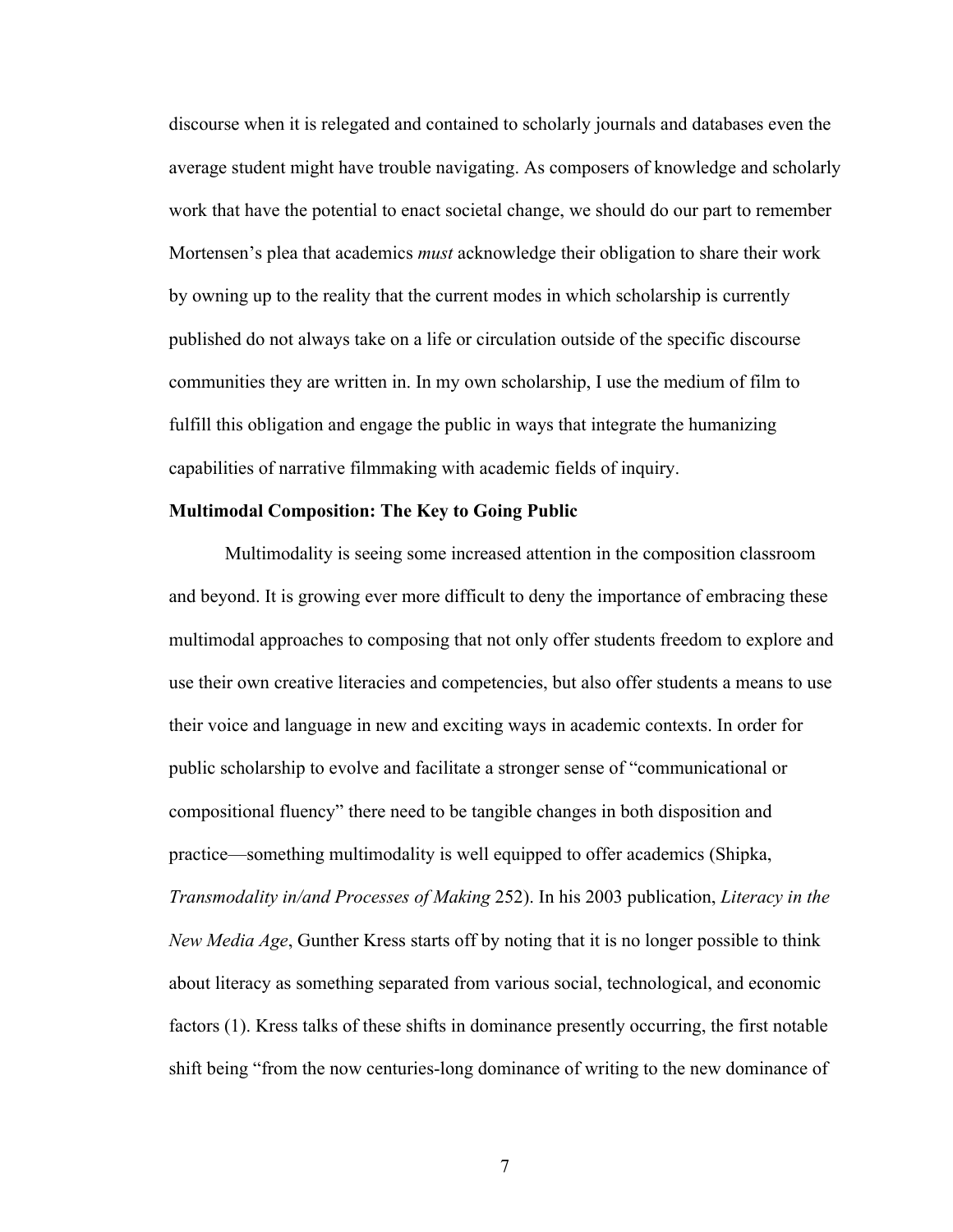the image" as well as a shift from the dominance "of the medium of the book to the dominance of the medium of the screen" (1). These tangible shifts are undoubtedly impacting the means by which people represent and communicate at every level and in every domain—academic discourses included.

Kress also emphasizes how the largely dominant practice of language-as-writing will increasingly (but surely) be displaced by the image in several domains of public communication. He does note, however, that it is likely that writing will remain the preferred mode of communication of the political and cultural elites. Given Kress made these observations back in the early 2000s, it seems clear to me that these shifts, while certainly intimidating to the dominant structures, are happening at a less than optimal pace. Institutions of higher learning already have something of a public relations issue, viewed by some as snobby or even self-aggrandizing to an extent. While the world around us has largely embraced and adopted various different semiotic modes of education such as video/film and podcasts—modes that are inherently more accessible to the public—the academy has seemingly clung ever so tightly to the notion that writing should serve as the dominant form of communication. That said, I am not advocating for anyone to stop writing traditional texts altogether—that work will always have its purpose. However, academics *should* continue begin thinking of ways that they can use multimodal compositions and public engagement to create new personal and institutional "technological ecologies" which can serve to enhance the reach of their research in new and inclusive ways (Heilig & Brewer 85).

Visual communication is slowly becoming less of a domain of specialists, and increasingly crucial in the domain of public communication. In *Reading Images: The*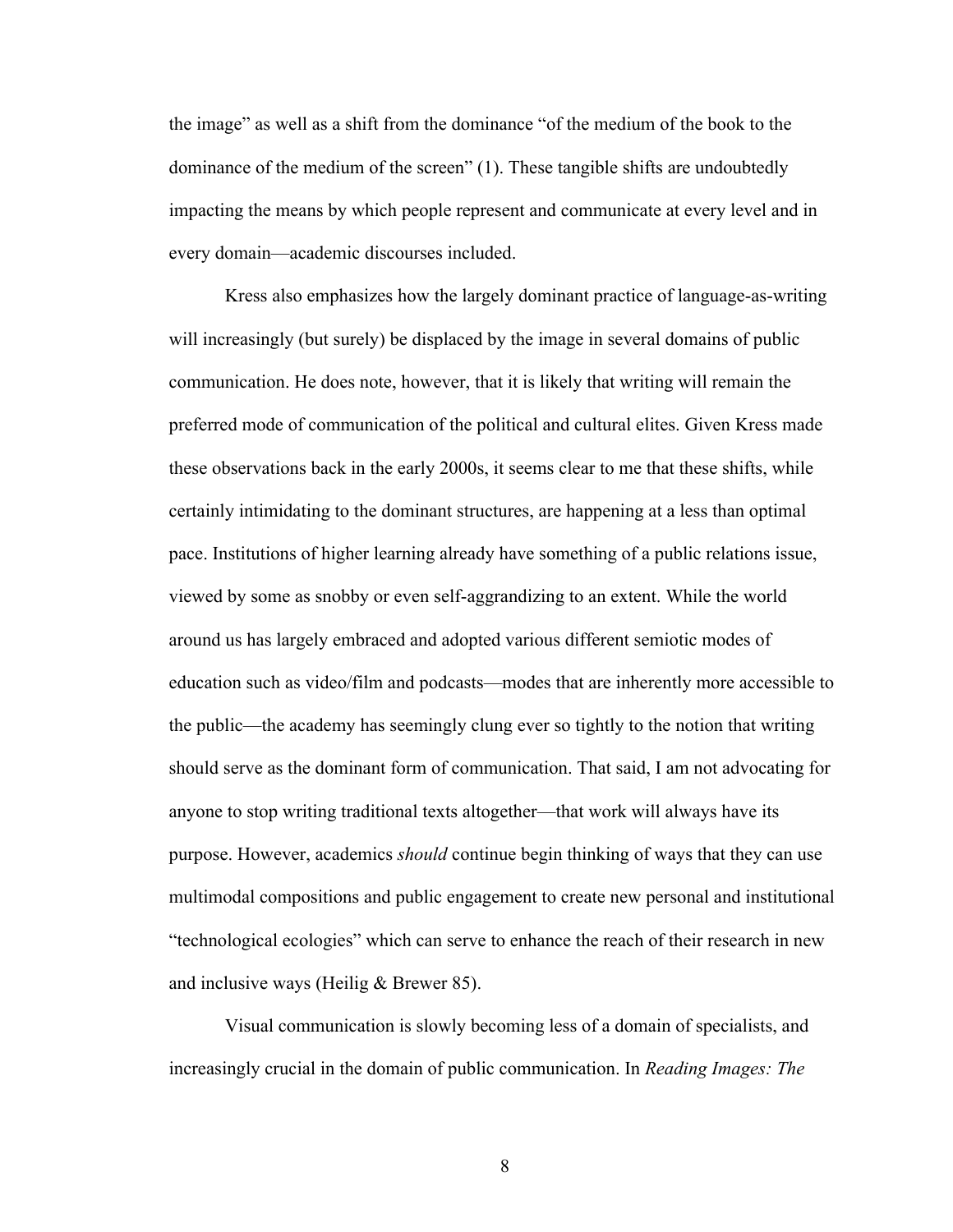*Grammar of Visual Design*, Gunther Kress and Theo Van Leeuwen point out that opposition to the emergence of visual modes of communication as a "full means of representation" is not entirely founded on an opposition to *visuals* per se—they also note how, paradoxically, writing can be interpreted as a visual medium—but rather derived from opposition to a reality or shift where visual communication takes form as a fullfledged alternative to writing (17). They note that the shift away from writing as the dominant form of communication "can therefore be seen as a potential threat to the present dominance of verbal literacy among elite groups," echoing Kress' own thoughts in his 2003 monograph (17).

Within the classroom, students are composing public-facing advocacy texts which deliberately involve multiple genres and media to "invoke the multimodal and collaborative aspect of twenty-first-century communication" (Weber & Rivers 203). They go on to explain that while the larger structures (or the elite groups Kress often cites) still adhere to these notions of writing as the dominant academic form of composition, instructors are encouraging their students to "navigate and negotiate worldly encumbrances and the conventions of their publics" (Weber & Rivers 190). These thoughtful negotiations being asked of students today are done, they say, by focusing on rhetoric as the means by which immanent, affective, timely, and contingent truths are invented—and perhaps even how these very truths are shared with the public.

Academics should consider that there is a better chance for their scholarship to facilitate social change when they embrace multimodal compositions and their timely/affective conventions. In John Trimbur's *Composition and the Circulation of Writing*, he focuses a lot on the circulation and delivery of a piece of writing, though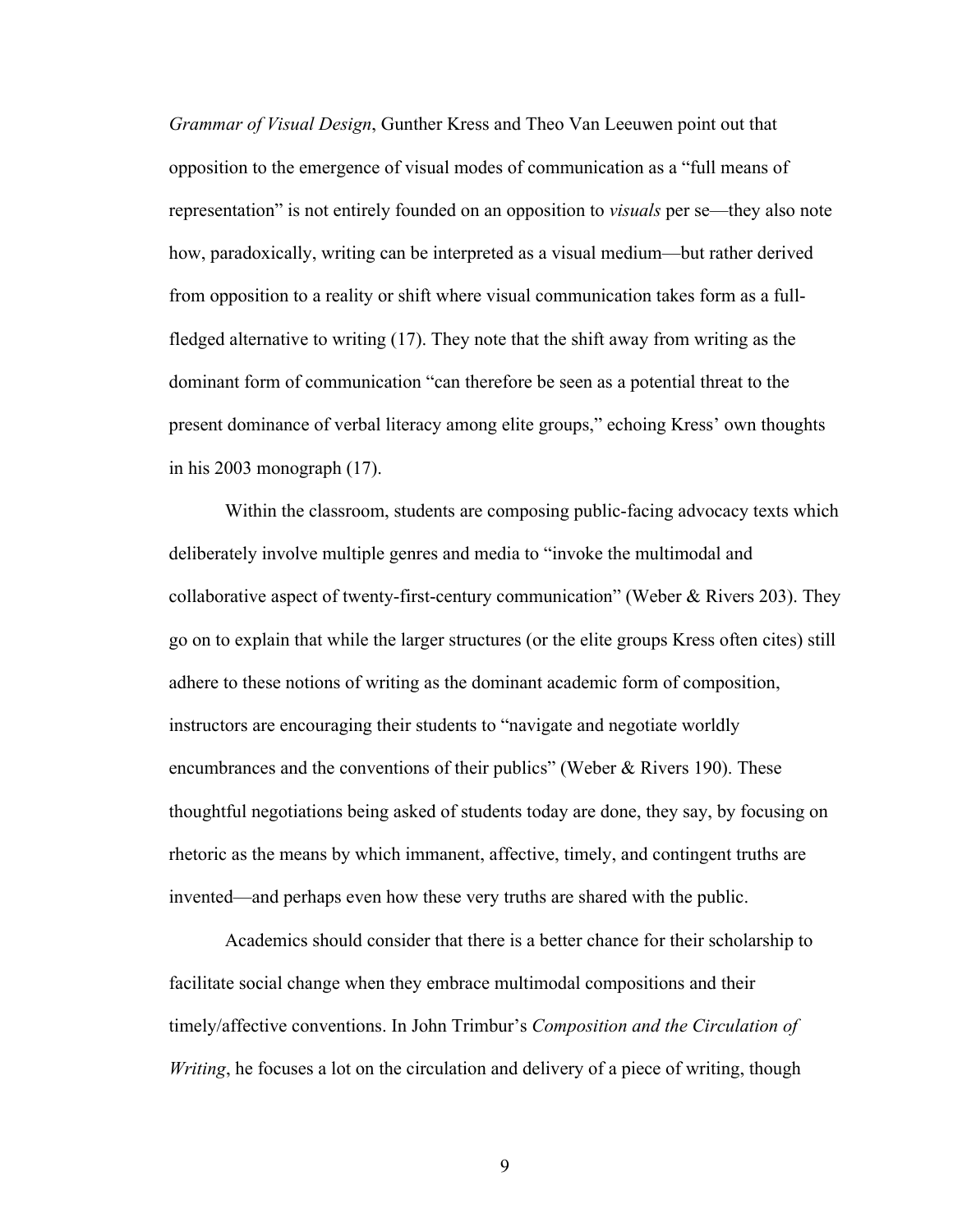these ideas of circulation and delivery certainly apply to other modes of composition as well. Trimbur warns of the dangers that come from teachers and students neglecting to consider the delivery of a piece, going on to say that this negligence of delivery can cause us to "miss altogether the complex delivery systems through which writing circulates" (190). He goes on to argue that delivery can no longer be thought of as a mere technical aspect of public discourse, but rather it must be understood as something both ethical and political, "a democratic aspiration to devise delivery systems that circulate ideas, information, opinions, and knowledge and thereby expand the public forums in which people can deliberate on the issues of the day" (190). It becomes clear that the ways in which academics compose should be, as Weber and Rivers note, timely and affective in order for the public to collaborate and join in on the deliberation "on the issues of the day" or what I interpret to mean the social justice causes at the forefront of daily life.

As a filmmaker and a student of film, I have seen the power that a narrativedriven story can have over its audience—to move them to action or discussion. Films and the themes that they convey are often historically situated or relevant to the zeitgeist or the "spirit of the age" of a particular moment in time. Filmmakers have the ability to look at the issues they perceive in our world and perhaps create timely and affective stories that can give marginalized groups of people a sense of recognition and agency they may not have always felt they had. In so many ways, the work of a filmmaker and the work of an academic researcher have similar goals and thus the union of the two fields, I believe, can yield some promising and insightful work.

As far as what these public-facing compositions that allow us all to highlight and share the work being done to tackle the "issues of today" might look like, Holzman says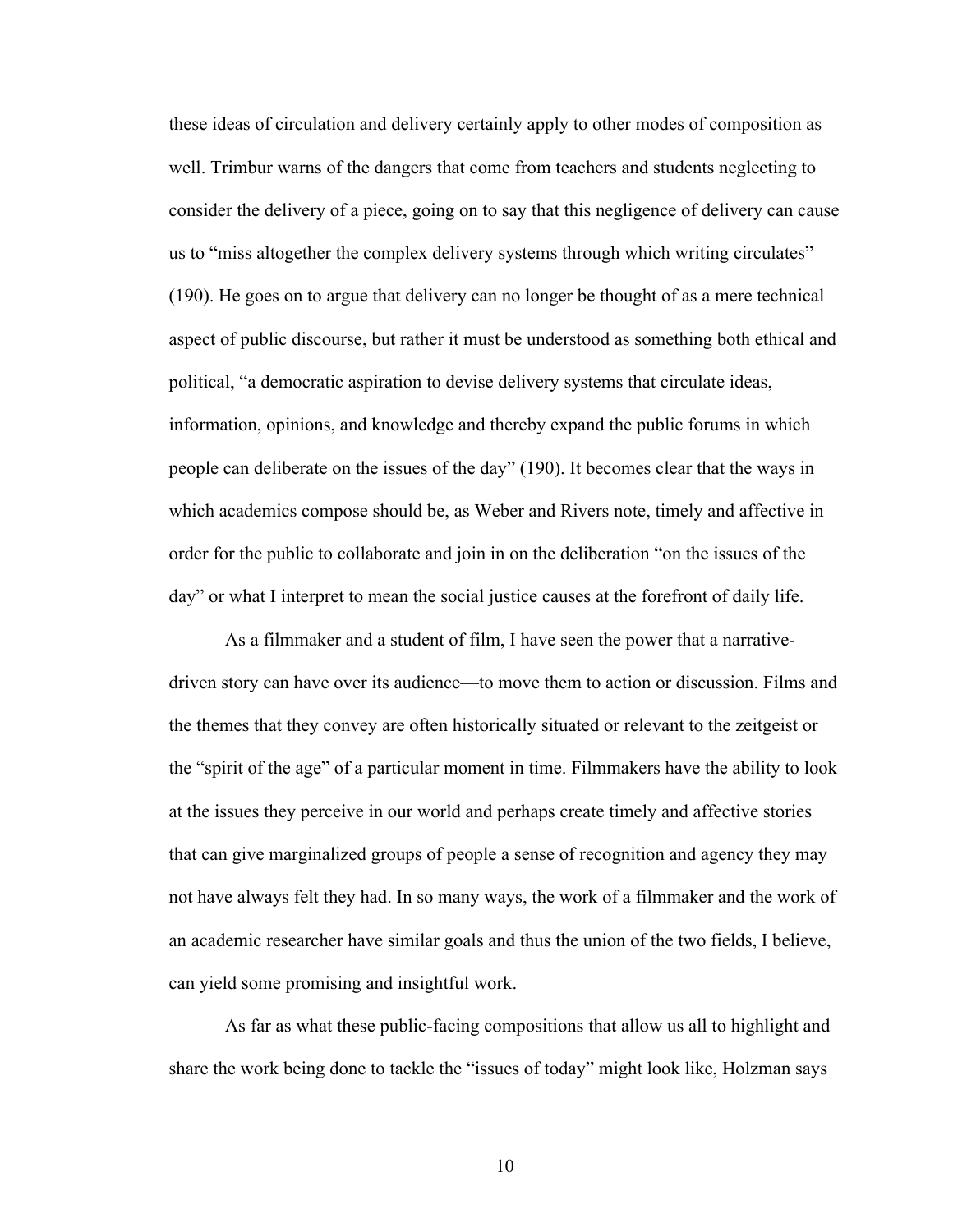it best: She explains how "traditional scholarship" generally is understood as the research methods and *modes of dissemination* that are already common across academia such as independent or collaborative research project which eventually go on to be presented or published in academic conferences, books, anthologies, and journal articles (3). Conversely, Holzman notes, democratically engaged scholarship—the kind that is also very much interested in being public-facing and public-serving— is *purpose-driven* work that can ultimately lead to change within a community. This kind of public-facing, socially conscious work can be highly collaborative, often seeing academics and community partners share authority in an effort to "define project goals, create new knowledge together, and build a more participatory democracy." (Holzman 3)

### **Guiding the Way: The Need to Create Sample Multimodal Texts**

If this kind of multimodal, public-facing work is to become more commonplace in the academy, student composers—those that will go on to become the researchers of the next decade and beyond—will need and benefit from having a collection of ample references and samples of multimodal texts that will guide them and give them a sense of the varying ways they can approach the actual act of composing these kinds of academically unconventional texts.

Shipka does point to a potential difficulty scholars might face when composing multimodal texts, noting that the composing of these unconventional texts might often be "equated with playing, or with artist- or child-like expressions of feelings and emotions" which goes against the traditional modes of scholarship such as print-based texts and publications (*Sound Engineering* 356). Having had several opportunities now as a First Year Composition instructor that urges students to reconsider their notions of what a text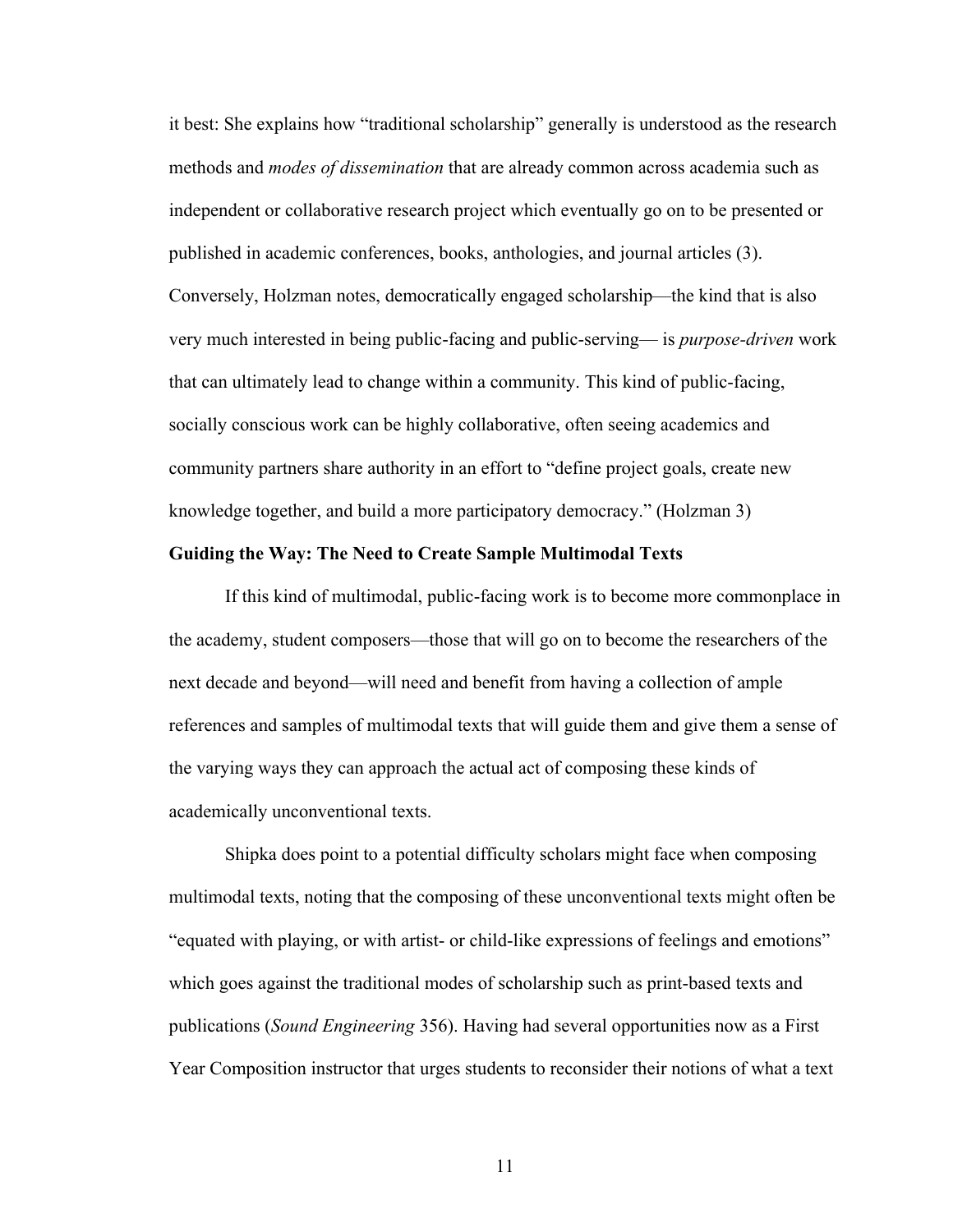might be, it has become abundantly clear that the willingness to branch out and take the risk of composing a multimodal text is largely driven by personal interest in a particular mode of composition. However, even students that have expressed an interest or proficiency in a particular semiotic mode show hesitation because they simply are unsure of what a relevant scholarly multimodal text might look like. My project aids in filling the gap of relevant sample texts so that there is one less reason (lack of conceptualization) for students to not attempt to engage in the composition of a multimodal and scholarly text. In the sections that follow, I situate my sample films in terms of the contexts that inspired them and the academic conversations they seek to add to.

#### *Don Armando***: Literacy Narratives and Using the Reflective Voice**

*Synopsis*: A short multimodal snapshot narrative that transcends time and space as the narrator reflects on his own writing practices throughout his life and the source of his lifelong inspiration: his grandfather.

*Discussion*: The short film *Don Armando* was a labor of love—an homage to my late grandfather and my scarce yet fond memories of him. The short film's conception came from my time as a teaching assistant for an ENC 1101 course where one of the first significant assignments students are tasked with is called The Literacy Narrative. This first major unit project—one of my favorites—asks first year composition students to reflect on their own history with either writing, language, or literacy using narrative writing and descriptive, detailed language in a short 3-4-page essay. Students are meant to explore the use of their voice as writers and urged to approach the assignment in a conversational manner. I remember conferencing with my students and repeating the term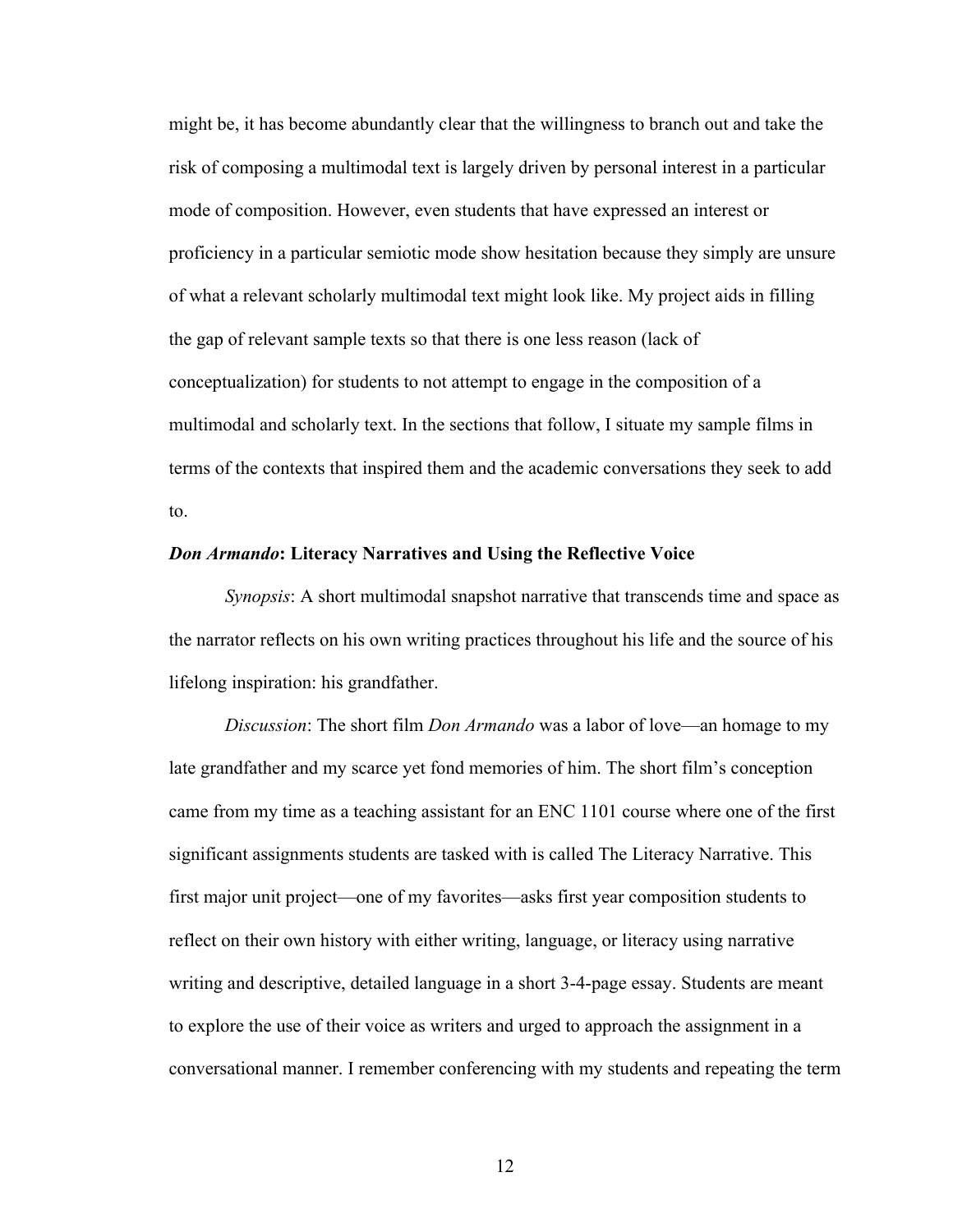"show, don't tell" as they mulled what instances in their life they wanted to draw on and include in their narratives. It is an assignment that really lends itself to be reimagined in multimodal contexts, either through aural storytelling or more visually evocative means.

In the case of my sample text, the use of a camera to capture meaningful realworld locations as well as the use of voiceover narration, which allowed me to actually show *and* tell viewers of my personal history as a writer, offer supplementary layers of meaning to what otherwise would have been a purely textual composition. Of course, parts of it are dramatized—my neighbors graciously played the parts of a younger version of me and of the titular character, who actually passed away when I was a teenager. The end result, I hope, adheres to the expectations and competencies meant to be taken from the Literacy Narrative assignment while adding layers of intimacy and personality to the narrative which may not always be so easily achieved through a conventional written text. Using multimodality to enhance the engagement in these reflective assignments can help drive the point home to the very students who compose them about the kind of impact reflective texts like these can offer an audience outside of the classroom and potentially lead to more thoughtful reflections about their own literacies.

## *The Adjunct***: Humanizing the Plight of the Adjunct Instructor**

*Synopsis*: A day in the life of Carolina Celaya, a strong-willed adjunct professor at a local university doing her best to do right by those around her while navigating the harsh realities of life after graduate school.

*Discussion*: The inspiration for this short film was two-fold. I recall coming across an article several years ago in *The Atlantic* which explored the particular case of an adjunct professor named Thea Hunter who tried navigating the challenging world of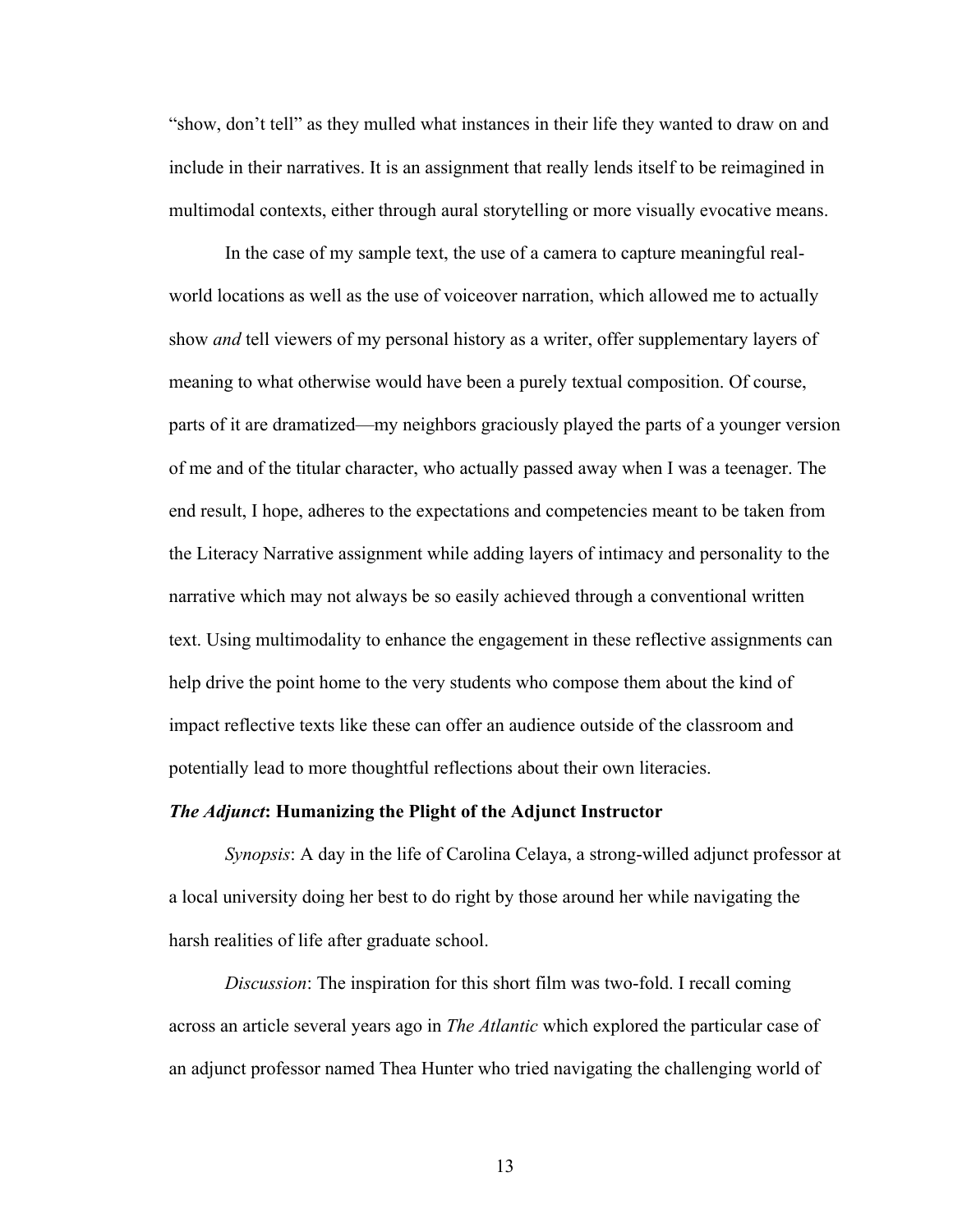academia while holding out hope for a full-time, tenure-tracked position that never came. Facing medical issues without adequate insurance, Thea died from health complications that may have been caught if she had adequate healthcare. The *Atlantic* article notes how Thea Hunter's "hopes and setbacks were compounded by an underlying reality that many adjuncts face: a lack of health insurance. She was a black woman in academia, and she was flying against a current" (Harris, "The Death of an Adjunct."). The article points out how adjuncts lack any sort of job security, benefits including health coverage, and overall a lack of authority and respect. It was a heart-breaking read.

Some years later, I met and befriended people at FIU who had worked as adjunct instructors. Their experiences were varied, though none quite as unforgiving as Thea's story. The former adjuncts I met generally had a strong familial support system and took secondary jobs to make ends meet—another sad reality. Although some of these former adjuncts did go on to receive full-time positions at other schools, one of my friends in particular had a story that stood out to me. They recounted a period of a few months after graduating where they had been given a few classes to teach, but being far from home and living in a city with such a high cost of living as Miami, they couch-surfed for about a year and often had to spend nights sleeping in their car as their money was spent paying off debts accrued while pursuing their higher education.

There is no shortage of these articles filled with personal testimonies and statistics that recount and offer insights into the challenges adjuncts and non-tenure-track faculty face (See the Newsletter of the Non-Tenure-Track Faculty Special Interest Group from 1998). These conversations, which date back decades, are being had and written about by people like socio-cultural anthropologists and academics who study higher education and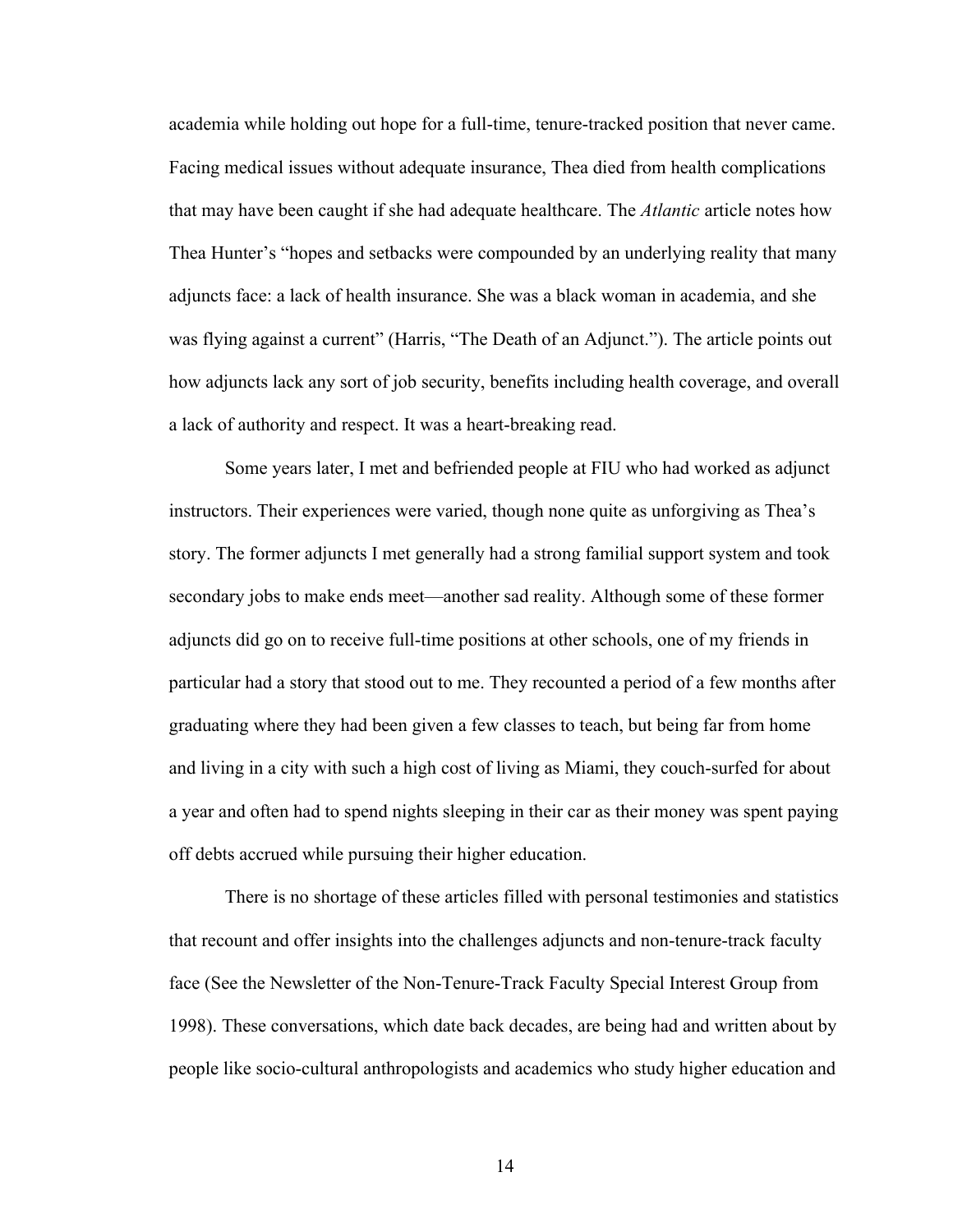advocate for sweeping organizational changes in the systems that are complicit in these exploitative practices. That said, few other articles that I have come across really carry the visceral and disheartening effect that the article from *The Atlantic* pulls off.

I made *The Adjunct* in an effort to add to this widespread national issue from a local, public and accessible angle while also following a single (albeit fictionalized) adjunct instructor's struggle. In our digital content-driven world, my hope is that this easily dispersible and sharable short film might serve as a notice of sorts to those unaware of the hardships aspiring academics endure. It is a story about a very real and pervasive plight faced by adjunct instructors across the country—one that largely goes under the radar for most people—but it is also a very Miami tale of pride and the need to project an image of success. Carolina is not happy about her circumstances—she hates that she has to shower at a gym and eat her mother's *arroz con pollo* cold—but she would rather live her life out of her trunk than admit that she is not doing quite as well as she would lead her mother to believe, and she is willing to grind things out until she gets her shot.

Carolina's story isn't anywhere near as harrowing as Thea Hunter's—I do opt for a slightly ambiguous ending, as we can see a smile begin to form on our protagonist's face—but watching her put up garbage bags as privacy screens while she settles into bed in the backseat of her car in the final scene, I hope, drives home the point to viewers that adjunct instructors (or anyone for that matter) should not live in abject poverty after working hard to earn a degree in any given field of study. It is also my most sincere hope that viewers will be moved to do further research on the matter and find ways that they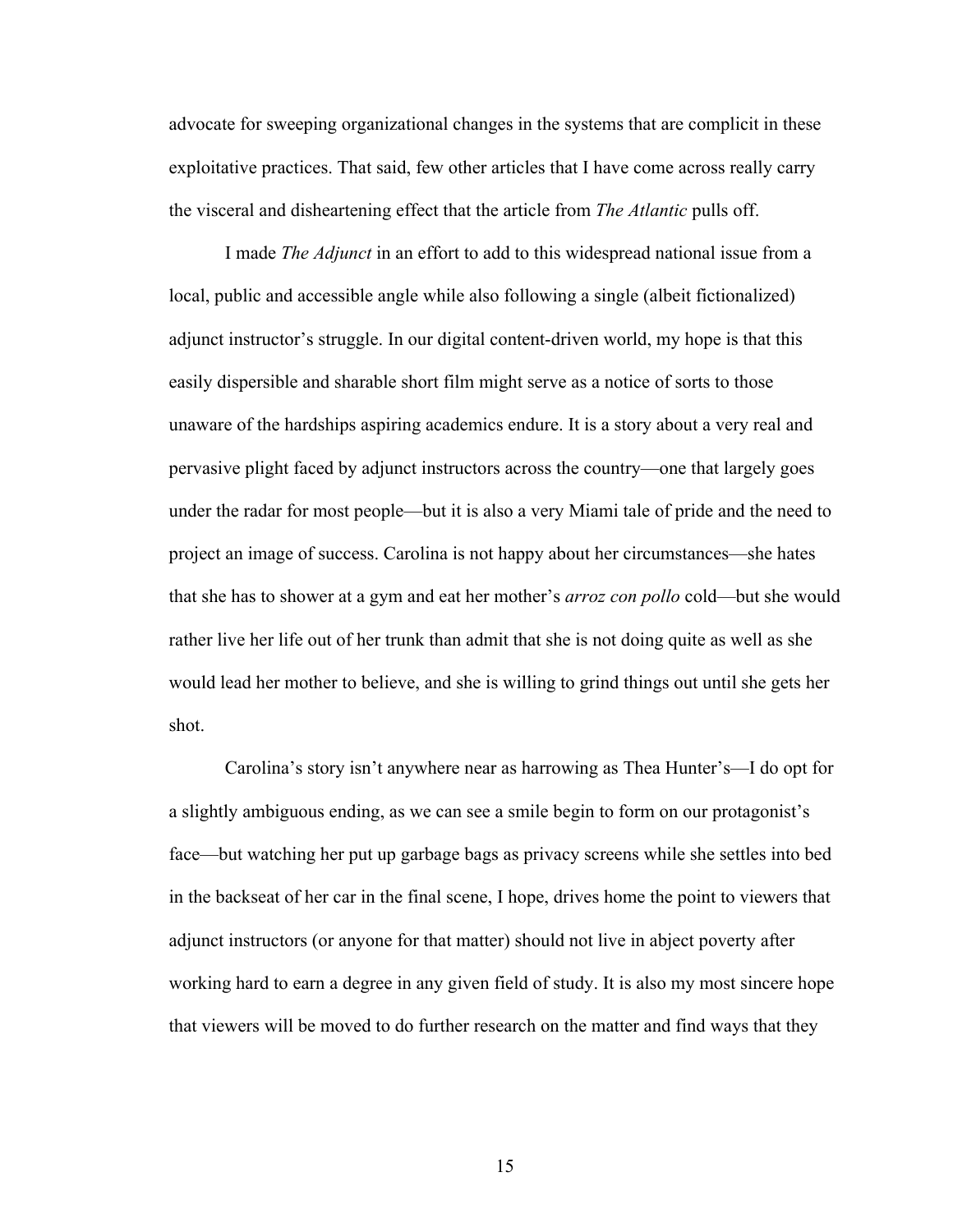can advocate for policy changes that might positively impact the lives of these crucial educators.

### *Huevos Revueltos***: Language Shift and "Avanzando la Raza"**

*Synopsis*: After being ridiculed for not speaking English, Jorge Palomo begins deviating from and resenting his mother tongue of Spanish. After moving away from home and leaving his family behind, Jorge slowly loses the ability and confidence to have even a simple conversation in Spanish. Upon returning home because of his mother's advancing illness, Jorge has to overcome his insecurities and speak Spanish again if he hopes to enjoy what time they have left together while owning up to his past mistakes.

*Discussion*: The title for this script—scrambled eggs in English—was inspired by a story I once heard from a coworker that, like Jorge, had lost touch with his Spanish over the years as his family assimilated to their new country and he lost opportunities to practice his native tongue. He joked the only words he has never forgotten are his order at any Latin American café: *huevos revueltos, tostada*, and *café con leche*—scrambled eggs, buttered Cuban toast, and coffee with milk. To his credit, that coworker could stand his own ground as far as getting through a conversation in Spanish, but it was a physically and emotionally draining experience for him. He dreaded it, and the performance anxiety of speaking Spanish in even low stakes scenarios made him nauseous.

Still, I found myself relating in some ways, and it was not the first time I had someone share that lived experience with me. Growing up, I can recall sitting at family functions and hearing the phrase "*Hay que avanzar la raza*" which translates to "We have to advance the race" in the context of foregoing one's roots to assimilate into American culture. That said, it is simply not completely uncommon for the second and third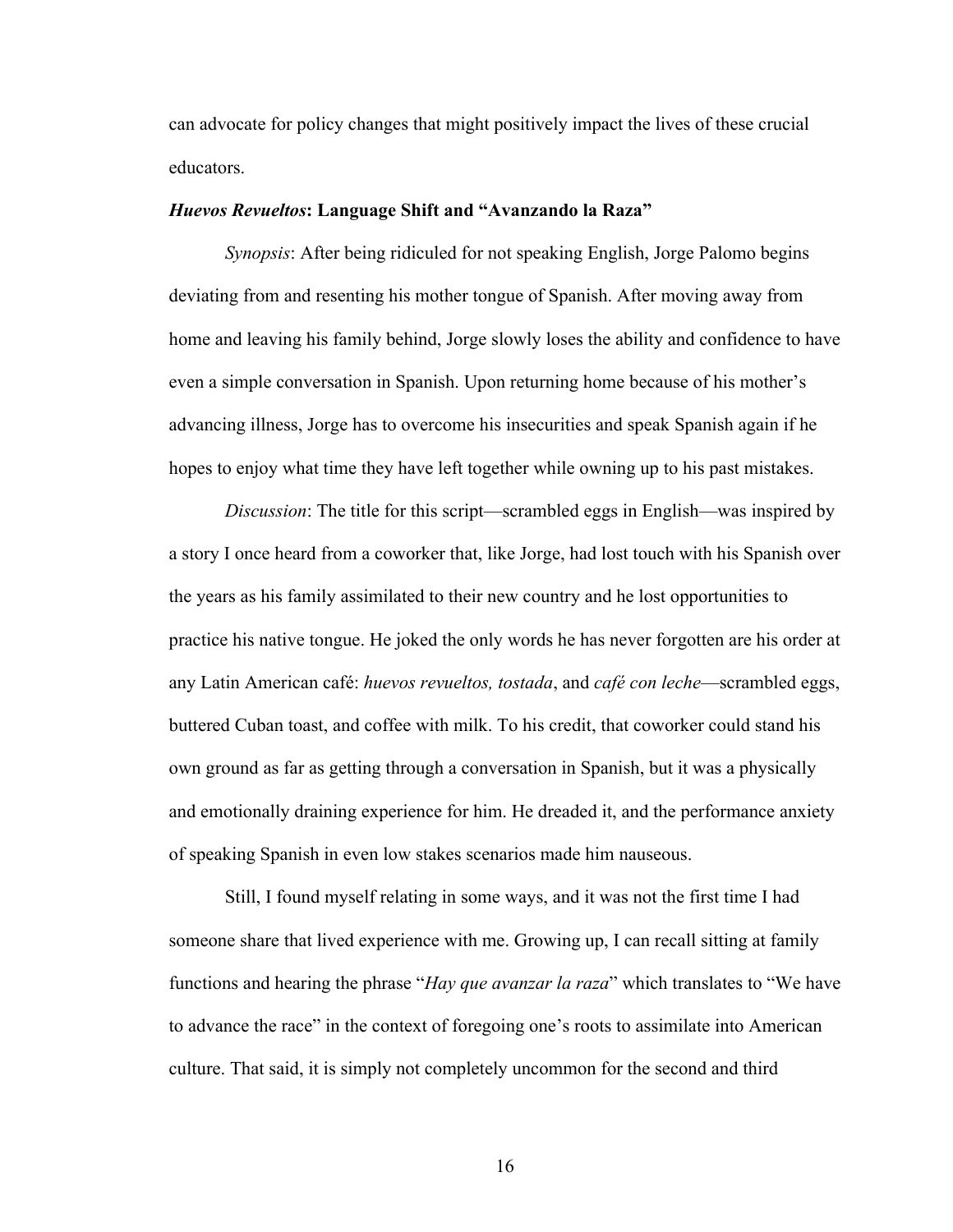generation children of immigrants to lose touch with the language of their parents and grandparents. An article by Phillip M. Carter and Andrew Lynch offered me insight into the linguistic concept of *language shift*, which is a gradual process in which a community of people that have historically and predominantly spoken one particular language replace it with another language. The phenomenon can be observed in communities where members of a particular speech community are bilingual—like our very own Miami. In their collaborative paper, Carter and Lynch assert that, "…cross-generational continuity of Spanish in Miami will likely remain very difficult in the years ahead, and that English is indisputably the language of preference and dominance among second-, third-, and fourth-generation bilinguals in South Florida" (373).

Research on the concept of language shift points to several contributing factors ranging from economic to social ones which push people towards the gradual shift in a dominant language. In the case of the Jorge, it is largely social factors from interactions with children his own age that incite his slow crawl towards losing touch with his Spanish. Drawing from my own relationship and communicative interactions with my mother, a flashback scene halfway through the script explores an exchange where Jorge and his mother communicate in completely different languages. Both understand each other's respective dominant language, but both also lack the willingness and confidence to actively use it. Neither character quite forces the other to yield in terms of speaking one language or the other. This short yet touching interaction between Jorge and his mother during their car ride home begins to put into question if such a speaking pattern is sustainable in the long term as far as meaningful interactions between a mother and son go, but both characters love each other and will take what they can get.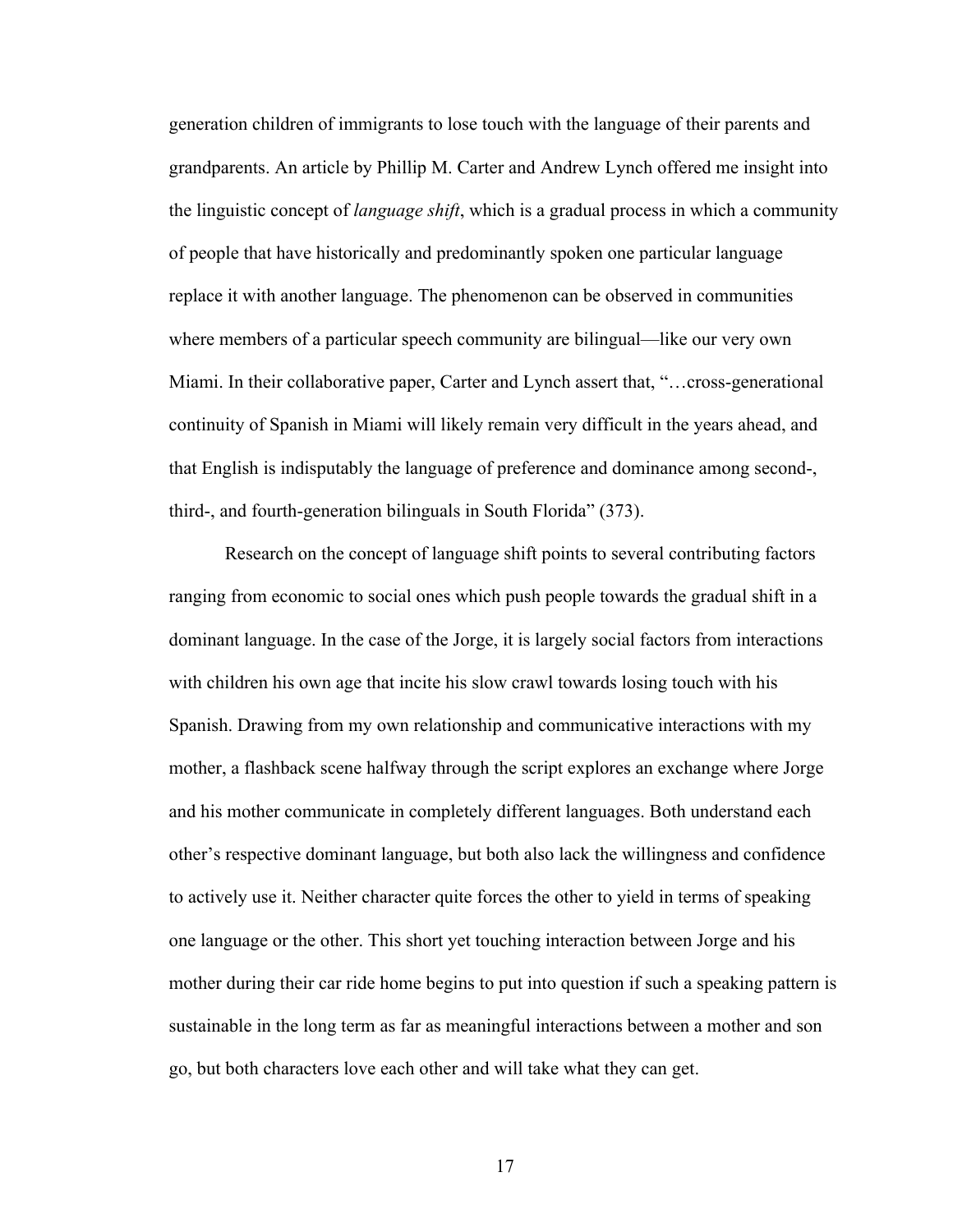Though the screenplay ultimately never entered production as a consequence of restrictions brought on by COVID-19, I hope that the script itself might serve as a compelling model for character-driven narratives that personalize academic concepts such as language shift in a way that someone without any prior knowledge or experience in a linguistics classroom can walk away from watching a short film like *Huevos Revueltos* or reading the script with a fundamental understanding of the phenomenon, the different factors that might cause it, and my personal take on what the long-term effects might be through the lens of particular character like Jorge.

## **Conclusion**

Though it was over 20 years ago, Mortensen was right about the obligation academics have in "going public" to grant informational access to those members of the public that live their lives outside of the profession, outside of the academy walls. Mortensen mentions an "impulse" to go public which stems from an "evolving sense of ethical obligation to the individuals and groups whose literacies we study and to the publics we serve" (183). While I personally hesitate to use the work obligation here, I do believe that many academics feel that "impulse"—one which may innately be ethical—to serve and do right by the environments, communities, and groups of people which may often be at the center of the work done in the academy. Whether the focus of a particular research project are adjunct instructors who live their lives paycheck to paycheck or the second and third generation children of immigrants that feel societal pressures to assimilate and forego their mother tongues, academics have an ethical responsibility to make their work as public as possible.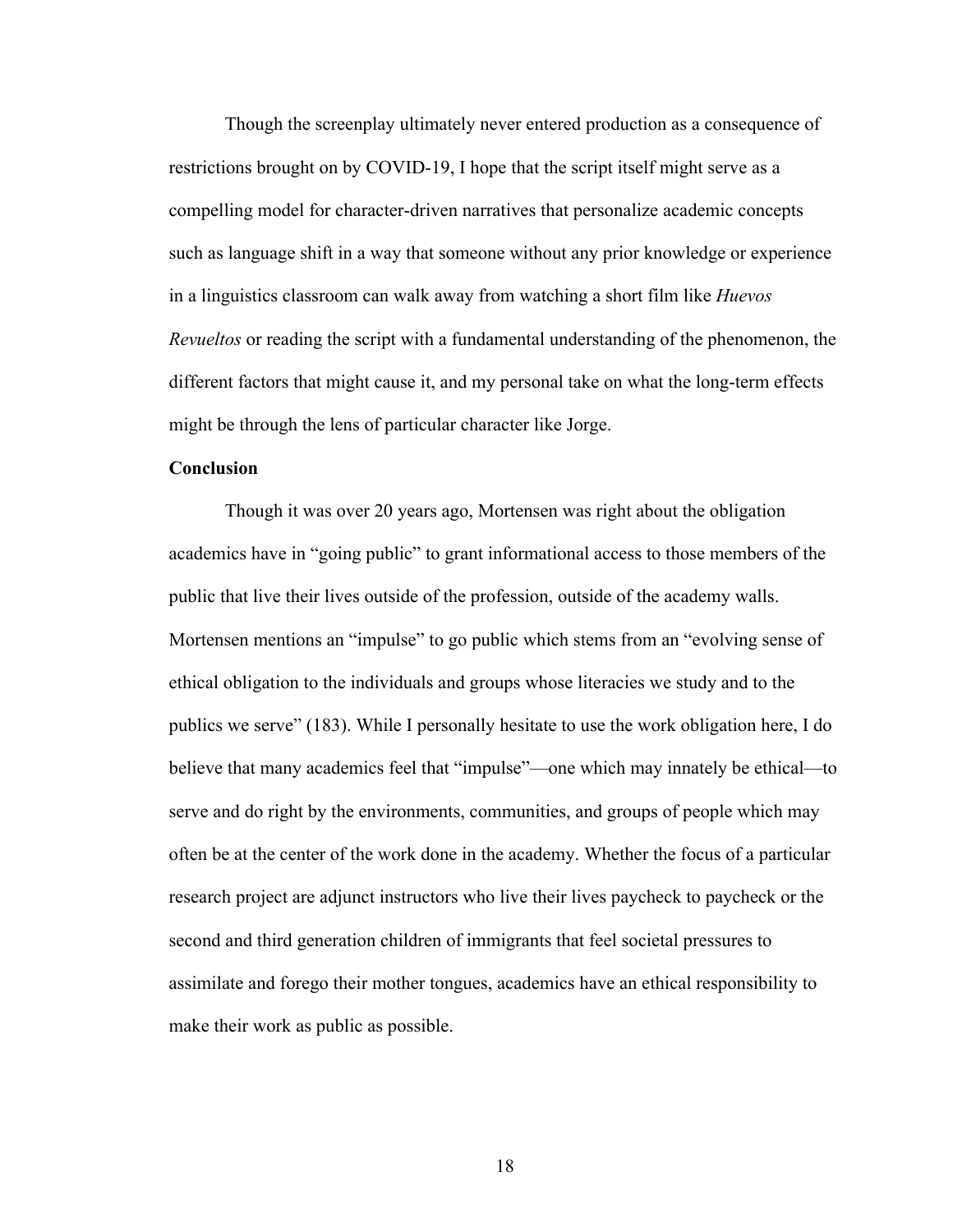It is my firm belief that multimodality and multimodal compositions can and will help bridge the gap between scholarly work and the general public. I hope that my project echoes Mortensen's plea to academics everywhere, all while also considering Holzman's guiding principle that we must engage in varying kinds of public-facing compositions that are made with the intent of honoring and advancing social, public knowledge within our local communities. The end goal, of course, is for these increasingly more public and accessible academic compositions to facilitate democratically engaged scholarship and discussions in the public realm which can help fight disinformation and offer individuals a means of adequately advocating for the causes and social issues which matter to them. Given my own interests in film, filmmaking, and storytelling, I can think of fewer mediums that have the public-facing reach and capabilities to weave educative topics and compelling, humanizing narratives than film. To that end, I will do my part to engage the public and answer that lingering impulse to do right by the subjects of different academic fields of study by continuing to search for the balance between the humanizing aspects of film and public scholarship.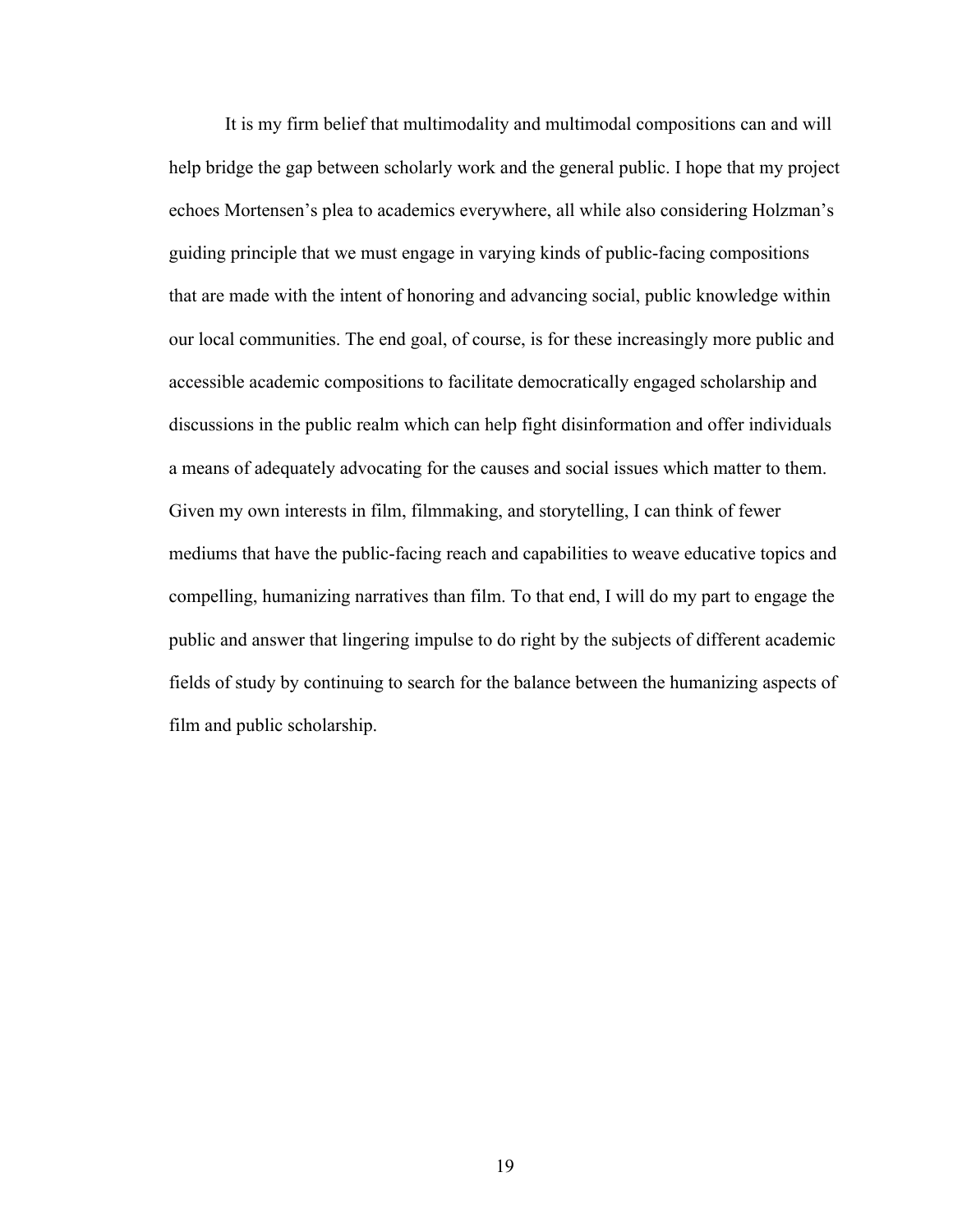### REFERENCES

- Ball, Cheryl E., and Colin Charlton. "All Writing Is Multimodal." *Naming What We Know: Threshold Concepts of Writing Studies*, edited by Linda Adler-Kassner and Elizabeth A. Wardle, Utah State UP, 2015, pp. 42-43.
- Ball, Cheryl E, Jennifer Sheppard, and Kristin L. Arola. *Writer/designer: A Guide to Making Multimodal Projects*, 2018.
- Carter, Phillip M., and Andrew Lynch. "Multilingual Miami: Current Trends in Sociolinguistic Research." *Language and Linguistics Compass*, vol. 9, no. 9, Sept. 2015, p. 369. *EBSCOhost*, doi:10.1111/lnc3.12157.
- Harris, Adam. "The Death of an Adjunct." *The Atlantic*, 8 Apr. 2019, www.theatlantic.com/education/archive/2019/04/adjunct-professors-highereducation-thea-hunter/586168/.
- Heilig, Julian Vasquez, and T.Jameson Brewer. "Making the Case for Academia's Engagement in Knowledge: Mobilization and Purposeful Public Scholarship in Social Media." Critical Questions in Education, vol. 10, no. 2, Spring 2019, pp. 81–91. EBSCOhost, search.ebscohost.com/login.aspx?direct=true&db=eue&AN=137104138&site=ed s-live.
- Holzman, Laura. "Isn't It Time for Art History to Go Public?" *Panorama*, vol. 5, no. 2, Nov. 2019. *EBSCOhost*, doi:10.24926/24716839.2271.
- Kress, Gunther. *Literacy in the New Media Age*. Routledge, 2003. EBSCOhost, search.ebscohost.com/login.aspx?direct=true&db=nlebk&AN=95969&site=edslive.
- Kress, Gunther, and Theo Van Leeuwen. *Reading Images: The Grammar of Visual Design*. 2nd ed., Routledge, 2006. EBSCOhost, search.ebscohost.com/login.aspx?direct=true&db=cat06026a&AN=fiu.02534016 2&site=eds-live.
- Kress, G. (2009). *Multimodality: A Social Semiotic Approach to Contemporary Communication*. New York, NY: Routledge.
- Mathieu, Paula, and Diana George. "Not Going It Alone: Public Writing, Independent Media, and the Circulation of Homeless Advocacy." *College Composition and Communication*, vol. 61, no. 1, 2009, pp. 130–149. *JSTOR*, www.jstor.org/stable/40593519.
- Mortensen, Peter. "Going Public." *College Composition and Communication*, vol. 50, no. 2, 1998, pp. 182–205. *JSTOR*, www.jstor.org/stable/358513.